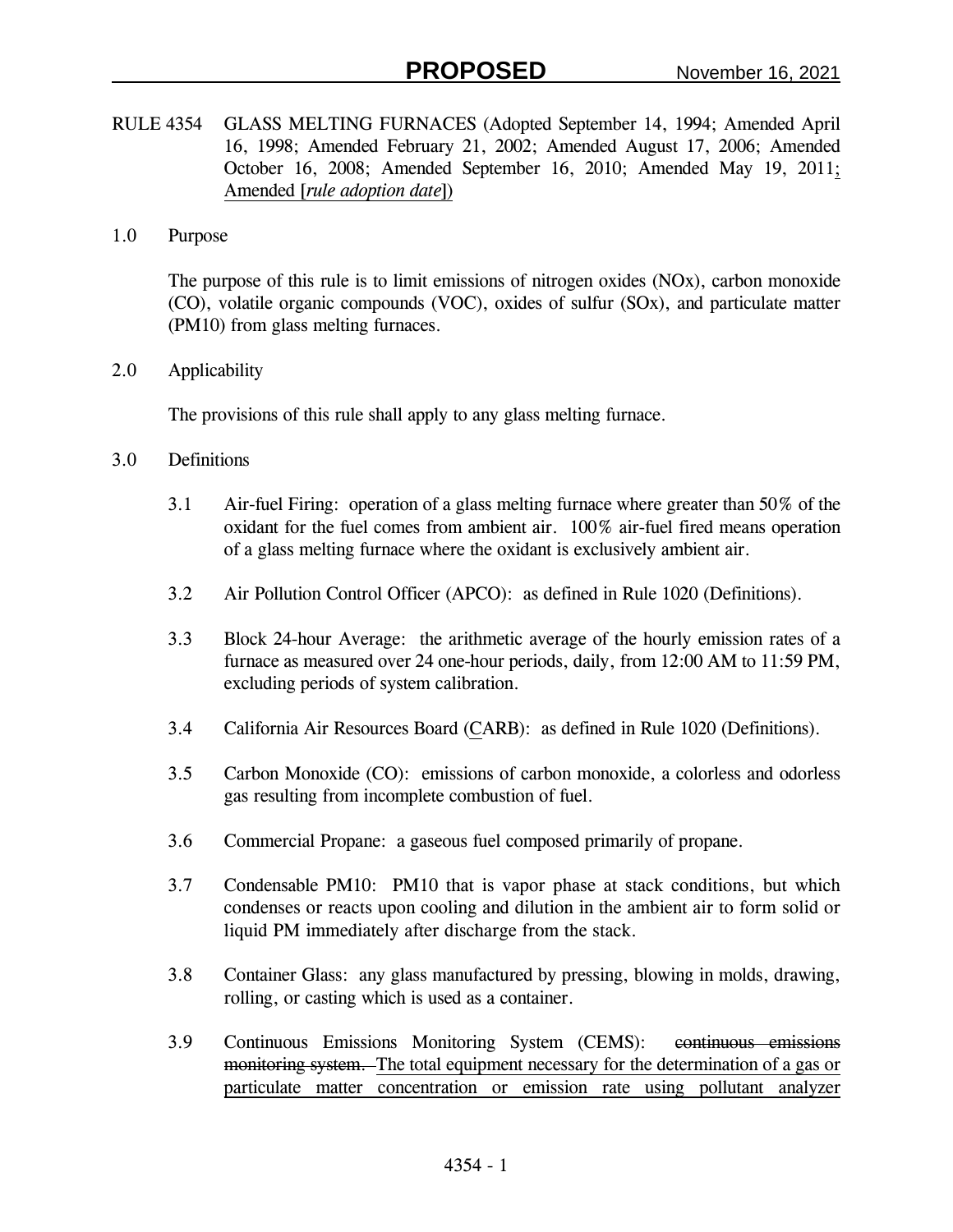measurements and a conversion equation, graph, or computer program to produce results in units of the applicable emission limitation or standard.

- 3.10 Dry Standard Cubic Foot or Feet (Dscf): dry gas volume corrected to standard conditions.
- 3.11 Environmental Protection Agency (EPA): United States Environmental Protection Agency, or any person designated to act on its behalf.
- 3.12 Fiberglass: material consisting of fine filaments of glass that are combined in yarn and woven or spun into fabrics, or that are used as reinforcement in other materials or in masses as thermal or as acoustical insulating products for the construction industry.
- 3.13 Filterable PM10: PM10 that is directly emitted by a source as a solid or liquid at stack or release conditions and captured on the filter of a stack test train.
- 3.14 Flat glass: any glass produced by the float, sheet, rolled, or plate glass process which is used in windows, windshields, tabletops, or similar products.
- 3.15 Furnace Battery: two or more glass melting furnaces that exhaust to a common stack.
- 3.16 Furnace Rebuild: a cold tank repair which is commenced after the end of a furnace campaign period or expected life cycle of a furnace.
- 3.17 Idling: the operation of a furnace at less than 25 percent of the permitted glass production capacity or fuel use capacity as stated on the Permit to Operate (PTO).
- 3.18 Key System Operating Parameter: a parameter used to ensure compliance with an emission limit. A key system operating parameter may be any operating parameter that would affect the emissions performance of the particular equipment unit to which the emission limit applies. Examples include, but are not limited to, temperature, pressure drop, airflow rate, or electrostatic precipitator voltage.
- 3.19 Liquefied Petroleum Gas (LPG): LPG is a general term for the following gases: commercial propane, commercial butane, propane-butane (PB) mixtures, and special duty propane, although some people consider commercial propane separate from LPG.
- 3.20 Multiple Furnaces: two or more glass melting furnaces at a single facility that do not exhaust to a common stack.
- 3.21 Normal Business Hours: Monday through Friday, 8:00 am to 5:00 pm.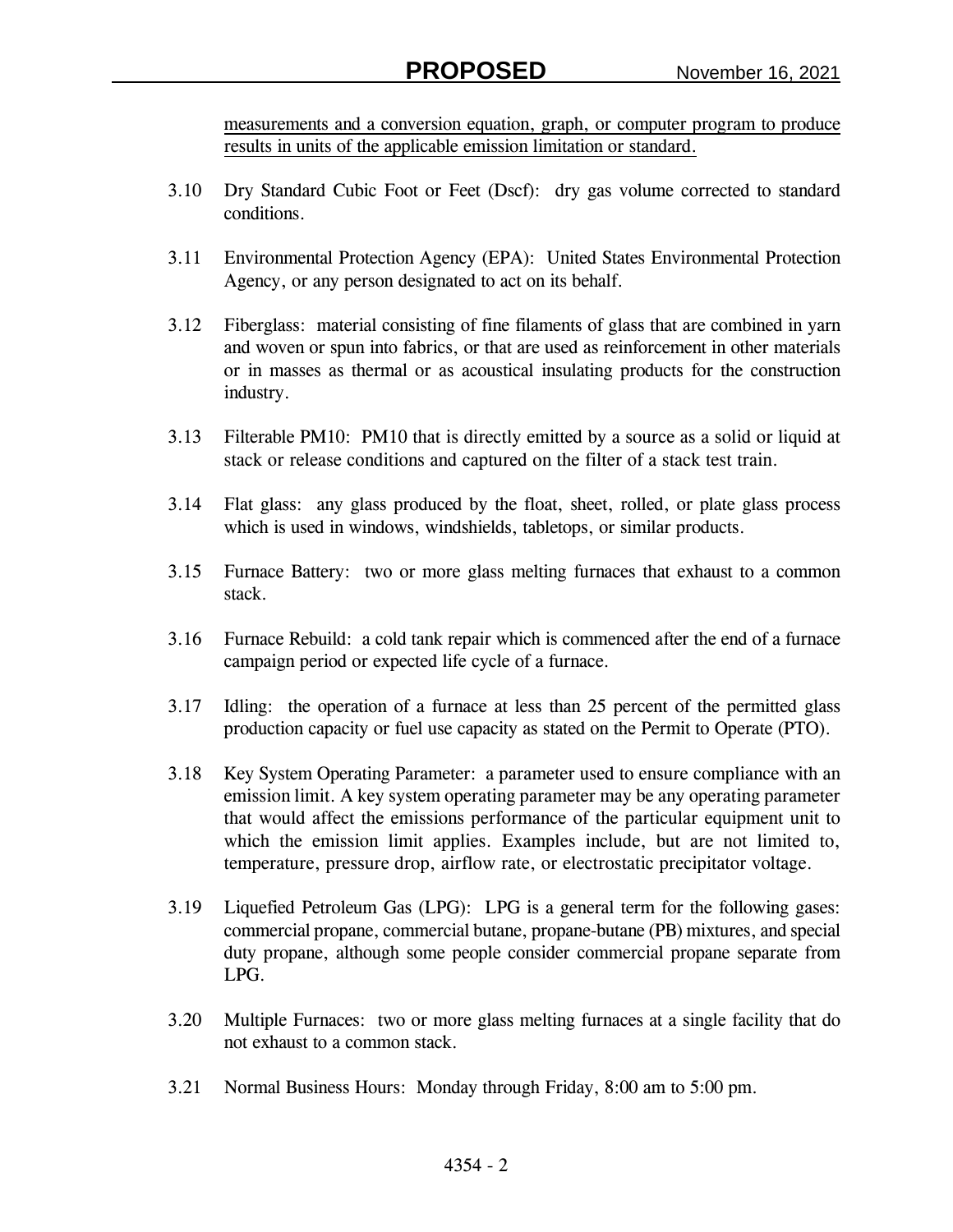- 3.22 Oxidant: a substance that oxidizes another substance or an oxidizing agent.
- 3.23 Oxides of Nitrogen (NOx): the sum of oxides of nitrogen in the flue gas, collectively expressed as nitrogen dioxide (NO2).
- 3.24 Oxides of Sulfur (SOx): the sum of compounds containing sulfur and oxygen, such as sulfur dioxide (SO2) and sulfur trioxide (SO3).
- 3.25 Oxygen-Assisted Combustion: operation of a glass melting furnace where the oxidant is greater than the oxygen content in ambient air or greater than 20.9 percent oxygen.
- 3.26 Oxy-fuel Fired: operation of a glass melting furnace where greater than 50% of the oxidant for the fuel is provided from enriched oxygen streams.
- 3.27 Parts Per Million by Volume (ppmv): the ratio of the number of gas molecules of a given species or group of species, to the number of millions of a total gas molecules.
- 3.28 Parts Per Million by Weight (ppm): the ratio of the weight of the given species or group of species, to the weight of total mixture and the ratio multiplied by one million.
- 3.29 Permitted Glass Production Capacity: the maximum pull rate as stated in the Permit to Operate (PTO).
- 3.30 PM10: as defined in Rule 1020 (Definitions).
- 3.31 Potential to Emit: as defined in Rule 2201 (New and Modified Stationary Source Review Rule).
- 3.32 Primary Furnace Combustion System: the burners in a furnace that are used during production of glass.
- 3.33 Permit to Operate (PTO): a Permit to Operate issued by the District.
- 3.34 PUC-quality Natural Gas: a gaseous fuel that meets the requirements specified in California Public Utilities Commission (PUC) General Order 58-A. PUC-quality natural gas also means that the sulfur content is no more than one-fourth (0.25) grain of hydrogen sulfide per one hundred (100) standard cubic feet and no more than five (5) grains of total sulfur per one hundred (100) standard cubic feet.
- 3.35 Pull Rate: the amount of glass coming out of a glass melting furnace, expressed in short-tons per day.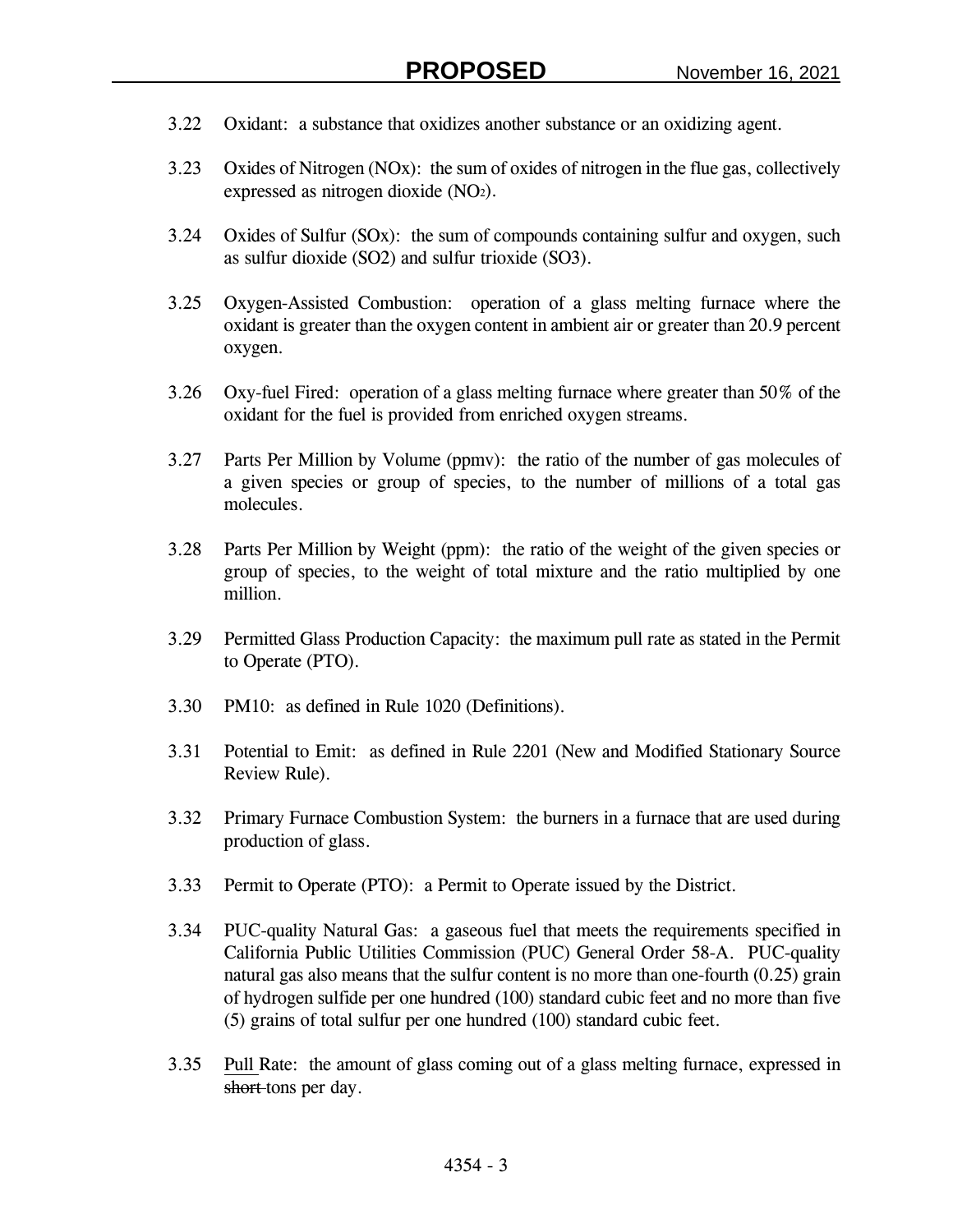- 3.36 Rolling Average: the arithmetic average of the emission rates of a furnace over a contiguous period, excluding periods of system calibration.
	- 3.36.1 For rolling 30-day averages, the averaged emissions are daily emissions and the contiguous period is 30 days.
	- 3.36.2 For rolling 24-hour averages, the averaged emissions are hourly emissions and the contiguous period is 24 hours.
	- 3.36.3 For rolling three hour averages, the averaged emissions are hourly emissions and the contiguous period is three hours.
- 3.37 Shutdown: the period of time during which a glass-melting furnace is taken from an operational to a non-operational status by allowing it to cool down from its operating temperature to a cold or ambient temperature as the fuel supply is turned off.
- 3.38 Standard Conditions: as defined in Rule 1020 (Definitions).
- 3.39 Start-up: the period of time, after initial construction or a furnace rebuild, during which a glass melting furnace is heated to operating temperature by the primary furnace combustion system, and systems and instrumentation are brought to stabilization.
- 3.40 Stationary Source: as defined in Rule 2201 (New and Modified Stationary Source Review Rule).
- 3.41 Volatile Organic Compound (VOC): as defined in Rule 1020 (Definitions).
- 4.0 Exemptions
	- 4.1 Except for Section 6.78, the provisions of this rule shall not apply to electric glass melting furnaces where all the heat is supplied by an electric current from electrodes submerged in the molten glass, except that heat may be supplied by other fuels for start-up when the furnace contains no molten glass.
	- 4.2 Except for Section 6.78, the provisions of this rule shall not apply to any glass melting furnace that is part of a stationary source with a total potential to emit, for all processes, less than ten (10.0) tons per year of NOx and less than ten (10.0) tons per year of VOC.
	- 4.32 Except for Section 6.8, tThe emission limits of Sections 5.3 and 5.4 and the monitoring requirements of Sections 5.9.3 and 5.9.4 shall not apply to a glass melting furnace that meets all of the following conditions: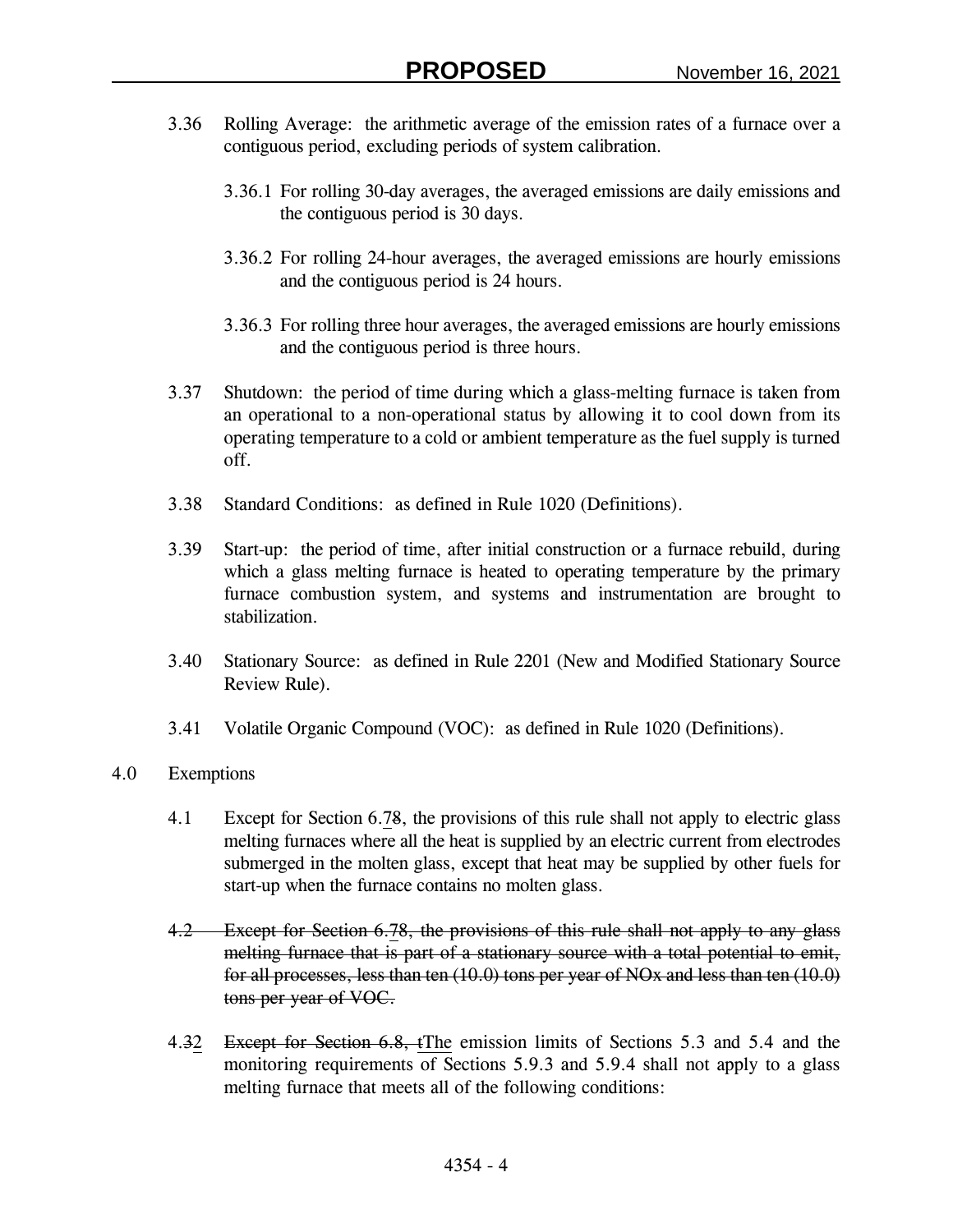- 4.3.1 The furnace has permitted glass production capacity less than five (5) tons per day;
- 4.3.2 The actual total NOx emissions for the facility are less than eight (8) tons per year; and
- 4.3.3 The actual total VOC emissions for the facility are less than eight (8) tons per year.
- 4.4 The emission limits in Tables 1 through 4 shall not apply during periods of start-up, shutdown, or idling, provided the operator complies with the applicable requirements of Sections 5.5, 5.6, 5.7 and 6.67.

## 5.0 Requirements

- 5.1 NOx Emission Limits
	- 5.1.1 Except as specified in Section 4.4, the operator of any glass melting furnace shall not operate a furnace in such a manner that results in NO<sub>x</sub>-emissions exceeding the limits in Table 1. The deadlines to comply with the emission limits included in Table 2 are specified in Section 7.0.

| Table 1 – NOx Emission Limits, in pounds NOx per ton glass produced, |                                      |                                   |                               |                                     |
|----------------------------------------------------------------------|--------------------------------------|-----------------------------------|-------------------------------|-------------------------------------|
|                                                                      |                                      | in effect until December 31, 2023 |                               |                                     |
| Type of Glass<br>Produced                                            | Tier 2 NO <sub>x</sub> limit         | Tier 3 NO <sub>x</sub> limit      | Tier 4 NO <sub>x</sub> limit  | NO <sub>x</sub> limit               |
| <b>Container Glass</b>                                               | $4.0^{\text{A}}$                     | $1.5^{\mathrm{B}}$                | not available                 | 1.5 <sup>B</sup>                    |
| Fiberglass                                                           | $4.0^{A}$                            | $\frac{1.3^{A,C}}{3.0^{A,D}}$     | not available                 | 1.3 <sup>A, C</sup><br>$3.0^{A, D}$ |
| <b>Flat Glass</b>                                                    | $9.2^{\text{A}}$                     | $5.5^{A}$                         | $3.7^{\rm A}$                 | 3.7 <sup>A</sup>                    |
| <b>Standard Option</b>                                               | $7.0^{\circ}$                        | $5.0^{\circ}$                     | $3.2^{\circ}$                 | $3.2^{B}$                           |
| <b>Flat Glass</b>                                                    | $9.2^{\text{A}}$                     | $5.5^{A}$                         | $3.4^{A}$                     | 3.4 <sup>A</sup>                    |
| <b>Enhanced Option</b>                                               | $7.0^{\circ}$                        | $5.0^{\circ}$                     | $2.9^{\circ}$                 | 2.9 <sup>B</sup>                    |
| <b>Flat Glass</b><br><b>Early Enhanced Option</b>                    | $9.2^{\text{A}}$<br>7.0 <sup>B</sup> | not available                     | $3.4^{A}$<br>$2.9^{\text{B}}$ |                                     |

<sup>A</sup> Block 24-hour average

<sup>B</sup> Rolling 30-day average

<sup>C</sup> Not subject to California Public Resources Code Section 19511

<sup>D</sup> Subject to California Public Resources Code Section 19511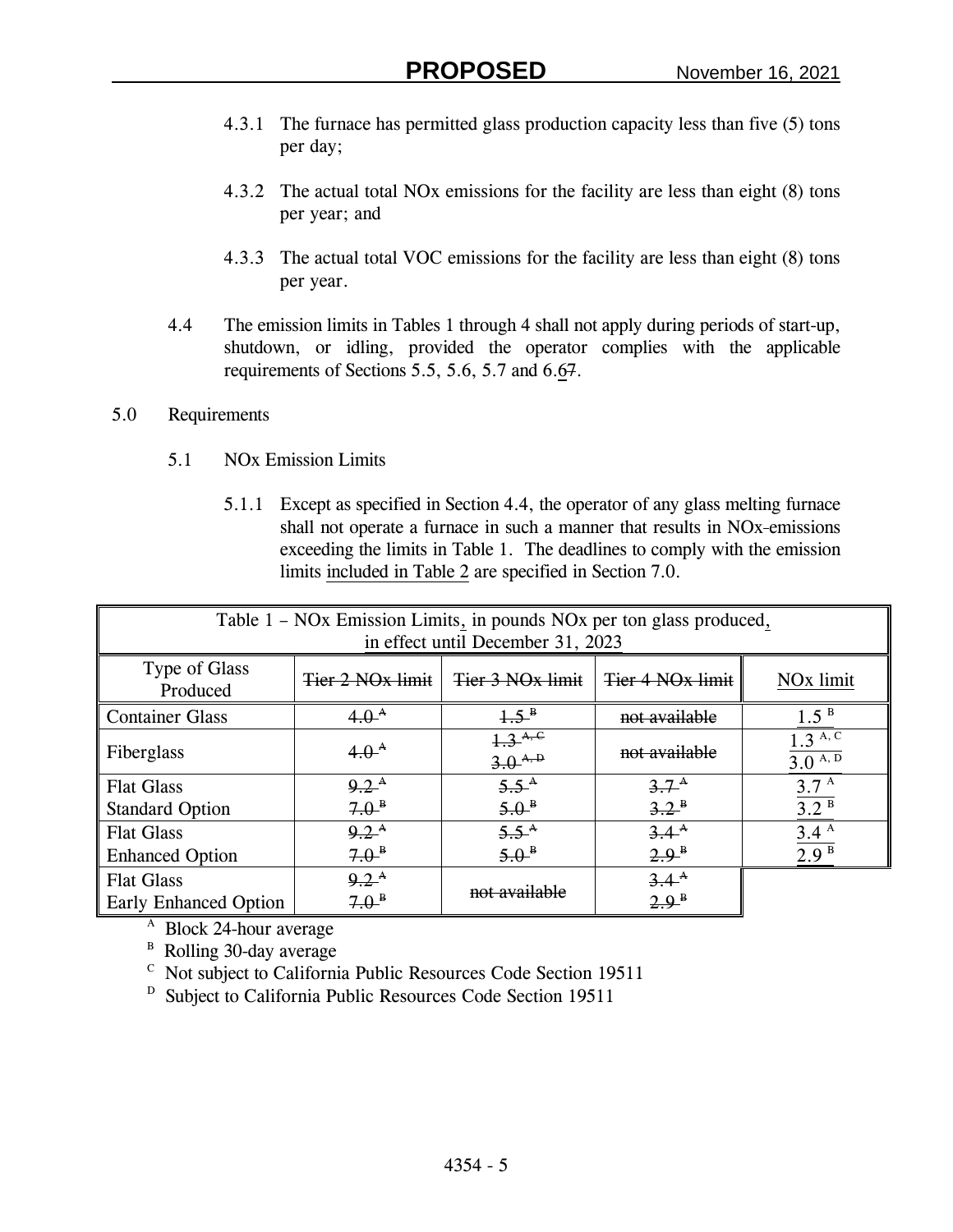| Table 2 – NOx Emission Limits in pounds NOx per ton glass produced,<br>in effect on and after January 1, 2024 |                                        |                                |  |
|---------------------------------------------------------------------------------------------------------------|----------------------------------------|--------------------------------|--|
| Type of Glass Produced                                                                                        | Phase I NO <sub>x</sub> limit          | Phase II NO <sub>x</sub> limit |  |
| <b>Container Glass</b>                                                                                        | 1.1 <sup>B</sup>                       | $0.75$ <sup>B</sup>            |  |
| Fiberglass                                                                                                    | $1.3^{A,\overline{C}}$<br>$3.0^{A, D}$ | $1.3^{A, C}$<br>$3.0^{A, D}$   |  |
| Flat Glass (Standard)                                                                                         | 2.8 <sup>A</sup>                       | 1.7 <sup>A</sup>               |  |
| Flat Glass (Enhanced)                                                                                         | 2.5 <sup>B</sup>                       | 1.5 <sup>B</sup>               |  |

<sup>A</sup> Block 24-hour average

<sup>B</sup> Rolling 30-day average

C Not subject to California Public Resources Code Section 19511

D Subject to California Public Resources Code Section 19511

- 5.1.2 Instead of each furnace individually meeting the applicable Table 1 Tier 2 NOx limit, an operator may choose to meet the Tier 2 NOx limit for multiple furnaces or furnace batteries by considering the multiple furnaces or furnace battery as a single unit. An operator choosing this option shall conform to the provisions of Sections 9.1 through 9.6.2 for Tier 2 NOx.
- 5.1.23 Instead of each furnace individually meeting the applicable Tables 1 and 2 Tier 3 NOx limit, an operator of multiple furnaces or a furnace battery may choose to meet the applicable emission limit by considering the multiple furnaces or furnace battery as a single unit. An operator choosing this option shall conform to the provisions of Sections 9.61 through 9.4.8.57.8.5 for NOx.
- 5.1.34 A flat glass operator who commits to meet the Table 1 Tier 4 early enhanced option NOx limits shall comply with the limits according to the deadlines specified in Section 7.2.12. After January 1, 2011, an operator who commits to meet the early enhanced NOx limits schedule is not eligible to choose a different compliance option and applicable deadlines.
- 5.2 CO and VOC Emission Limits
	- 5.2.1 Except as specified in Section 4.4, the operator of any glass melting furnace shall not operate a furnace in such a manner that results in CO or VOC emissions exceeding the limits in Table 32.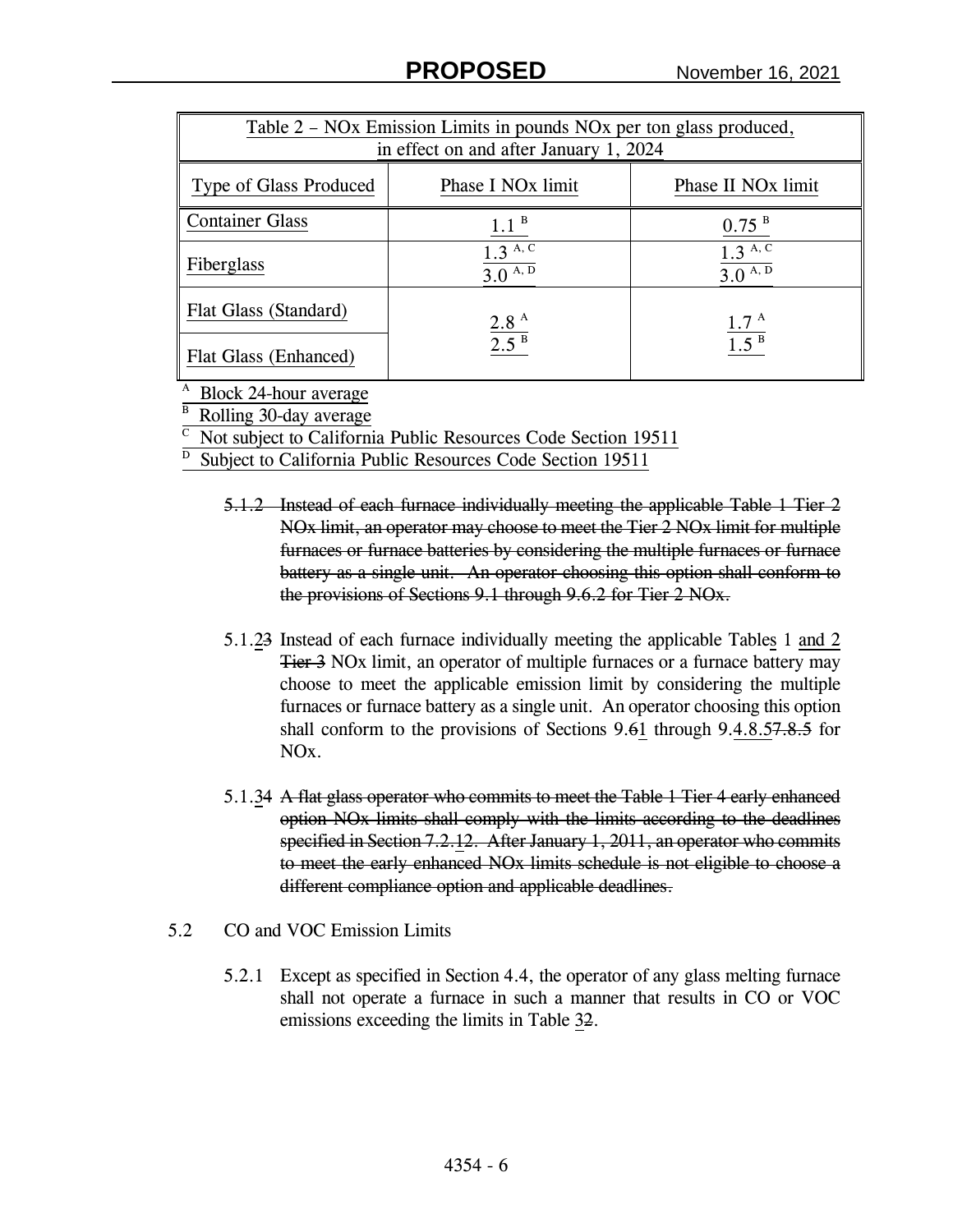| Table 32 - CO and VOC Emission Limits – rolling three hour average            |                                            |                              |                                 |  |
|-------------------------------------------------------------------------------|--------------------------------------------|------------------------------|---------------------------------|--|
| (ppmv limits are referenced at $8\%$ O <sub>2</sub> and dry stack conditions) |                                            |                              |                                 |  |
| Type of Glass<br>Produced                                                     | CO Limit<br>VOC Limit<br>Firing Technology |                              |                                 |  |
| <b>Container Glass</b><br>or Fiberglass                                       | 100% air fired furnace                     | $300$ ppm $v$                | 20 ppmy                         |  |
|                                                                               | Oxygen-assisted or Oxy-fuel<br>furnace     | 1.0 lb/ton glass<br>produced | $0.25$ lb/ton glass<br>produced |  |
|                                                                               | 100% air fired furnace                     | $300$ ppm $v$                | 20 ppmy                         |  |
| <b>Flat Glass</b>                                                             | Oxygen-assisted or Oxy-fuel<br>furnace     | 0.9 lb/ton glass<br>produced | $0.10$ lb/ton glass<br>produced |  |

- 5.2.2 On and after January 1, 2009, illustead of each furnace individually meeting the applicable CO or VOC or both emission limit in Table 32, an operator may choose to meet the CO or VOC or both emission limit for multiple furnaces or furnace batteries by considering the multiple furnaces or furnace battery as a single unit. An operator choosing this option shall conform to the provisions of Sections 9.61 through 9.7.4.8.5 for CO emissions or VOC emissions or both.
- 5.3 SOx Emission Limits
	- 5.3.1 Effective through December 31, 2010, in order to limit SOx emissions, all glass melting furnaces subject to Table 1 emission limits shall fire on PUCquality natural gas, commercial propane, or LPG on and after March 31, 2008. Liquid fuel may be used as backup fuel or standby fuel provided the liquid fuel contains no more than 15 ppm of sulfur and the furnace exhaust is controlled by a SOx emission control system with control system efficiency of 50% or greater. If a furnace meets the applicable Table 3 SOx limit while firing on backup fuel or standby fuel, the 50% SOx emission control system efficiency requirement shall not apply.
	- 5.3.12 Effective on and after January 1, 2011, eExcept as specified in Section 4.4 and Section 5.3.3, each furnace shall meet the applicable SOx emission limit from Table 43. The deadlines to comply with the emission limits included in Table 5 are specified in Section 7.0.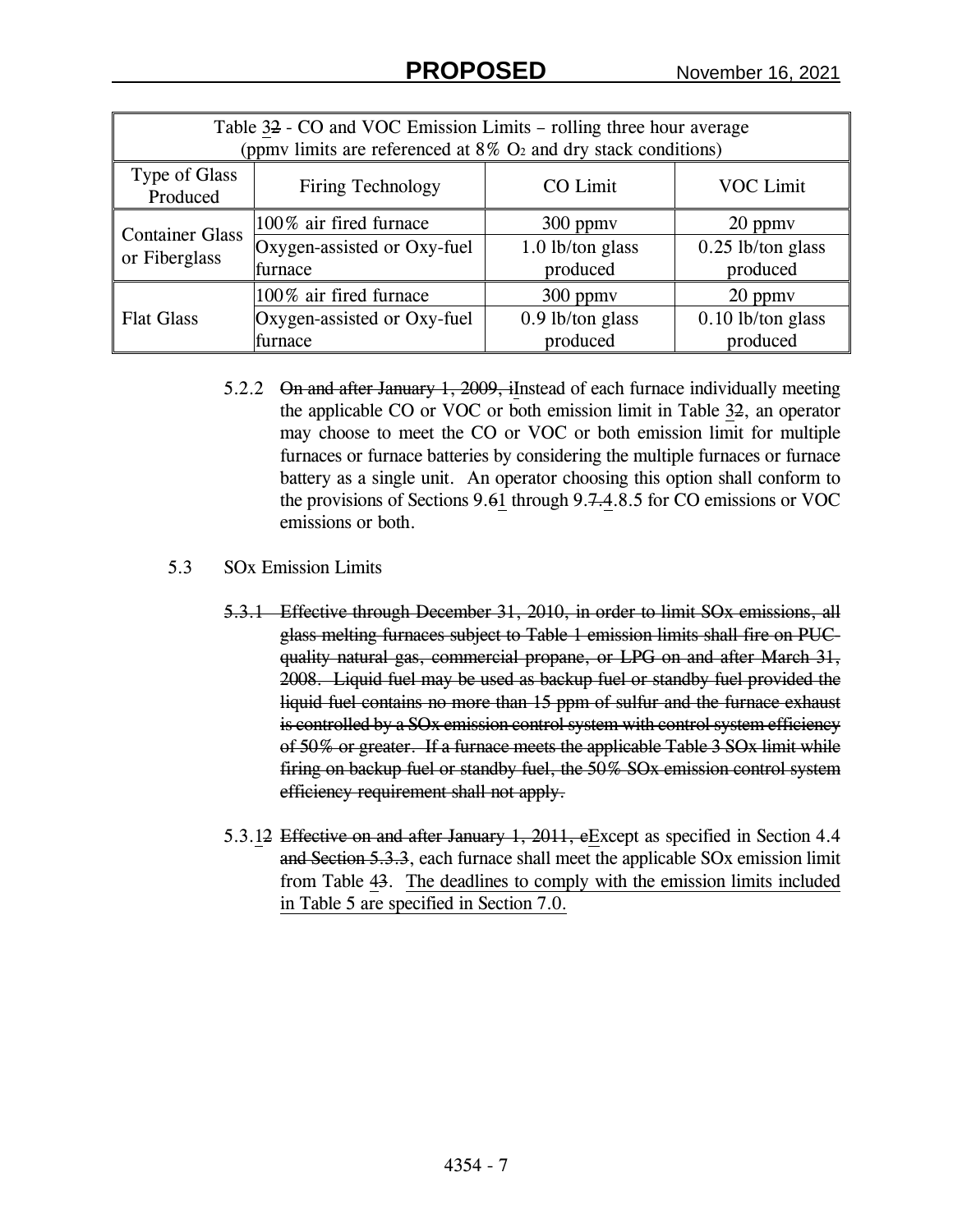| Table 43 - SOx Emission Limits, in pounds SOx per ton glass produced, |                                                                              |                                      |
|-----------------------------------------------------------------------|------------------------------------------------------------------------------|--------------------------------------|
|                                                                       | in effect through December 31, 2023                                          |                                      |
| Type of Glass<br>Produced                                             | Firing Technology                                                            | <b>SO<sub>x</sub></b> Limit          |
| <b>Container Glass</b>                                                | Oxy-fuel furnaces and $\geq 25.0\%$<br>of total cullet is mixed color cullet | 1.1 <sup>B</sup>                     |
|                                                                       | All other container glass<br>furnaces                                        | 0.90 <sup>B</sup>                    |
| Fiberglass                                                            | All technologies                                                             | 0.90 <sup>C</sup>                    |
| <b>Flat Glass</b>                                                     | All technologies                                                             | 1.7 <sup>A</sup><br>$1.2^{\text{B}}$ |

<sup>A</sup> Block 24-hour average

<sup>B</sup> Rolling 30-day average

<sup>c</sup> Rolling 24-hour average

| Table 5 - SOx Emission Limits, in pounds SOx per ton glass produced,          |                                        |                                       |  |  |
|-------------------------------------------------------------------------------|----------------------------------------|---------------------------------------|--|--|
|                                                                               | in effect on and after January 1, 2024 |                                       |  |  |
| Type of Glass<br><b>SO<sub>x</sub></b> Limit<br>Firing Technology<br>Produced |                                        |                                       |  |  |
| <b>Container Glass</b>                                                        | All technologies                       | $0.85$ <sup>B</sup>                   |  |  |
| Fiberglass                                                                    | All technologies                       | 0.90 °                                |  |  |
| <b>Flat Glass</b>                                                             | All technologies                       | $1.7^{\text{ A}}$<br>1.2 <sup>B</sup> |  |  |

<sup>A</sup> Block 24-hour average

<sup>B</sup> Rolling 30-day average

C Rolling 24-hour average

- 5.3.3 Effective January 1, 2011 and ending on the compliance date detailed in Section 7.2.2, a flat glass furnace operator electing the Tier 4 early enhanced option shall fire on PUC-quality natural gas, commercial propane, or LPG. Liquid fuel may be used as backup fuel or standby fuel provided the liquid fuel contains no more than 15 ppm of sulfur and the furnace exhaust is controlled by a SOx emission control system with control system efficiency of 50% or greater. If a furnace meets the applicable Table 3 SOx limit while firing on backup fuel or standby fuel, the 50% SOx emission control system efficiency requirement shall not apply. On and after the compliance date in Section 7.2.2, a flat glass furnace operator electing the Tier 4 early enhanced option shall be subject to the flat glass SOx emission limit in Table 3.
- 5.3.24 The amount of mixed color cullet used shall be determined as a rolling 30 day average.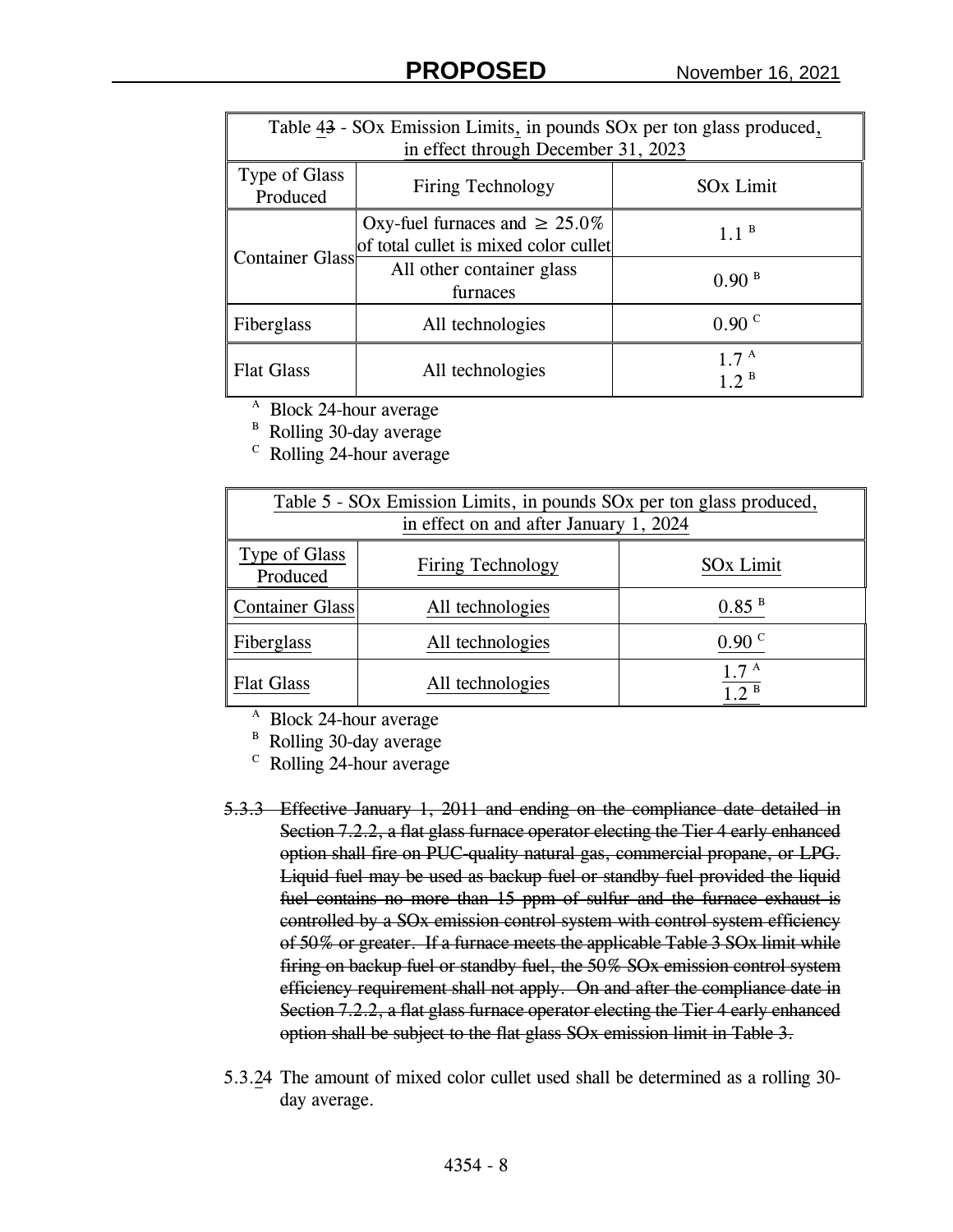- 5.3.35 Instead of each furnace individually meeting the applicable SOx limit in Tables 4 and 53, an operator may choose to meet the SOx limit for multiple furnaces or furnace batteries by considering the multiple furnaces or furnace battery as a single unit. An operator choosing this option shall conform to the provisions of Sections 9.16 through 9.47.8.5 for SOx emissions.
- 5.4 PM10 Emission Limits
	- 5.4.1 Except as specified in Section 4.4, the operator of any glass melting furnace shall not operate a furnace in such a manner that results in PM10 emissions exceeding the applicable limits in Table 64, where total PM10 includes both filterable PM10 and condensable PM10. The deadlines to comply with the PM10 emission limits included in Table 7 are specified in Section 7.0.

| Table 64 - PM10 Emission Limits, in pounds total PM10 per ton glass produced<br>Block 24-hour average, effective until December 31, 2023 |                  |      |  |
|------------------------------------------------------------------------------------------------------------------------------------------|------------------|------|--|
| PM10 Limit<br>Type of Glass Produced<br>Firing Technology                                                                                |                  |      |  |
| <b>Container Glass</b>                                                                                                                   | All technologies | 0.50 |  |
| Fiberglass                                                                                                                               | All technologies | 0.50 |  |
| <b>Flat Glass</b>                                                                                                                        | All technologies | 0.70 |  |

| Table 7 - PM10 Emission Limits, in pounds total PM10 per ton glass produced<br>Block 24-hour average, effective on and after January 1, 2024 |                  |          |  |
|----------------------------------------------------------------------------------------------------------------------------------------------|------------------|----------|--|
| PM10 Limit<br>Type of Glass Produced<br>Firing Technology                                                                                    |                  |          |  |
| Container Glass                                                                                                                              | All technologies | 0.20     |  |
| Fiberglass                                                                                                                                   | All technologies | 0.50     |  |
| <b>Flat Glass</b>                                                                                                                            | All technologies | $0.20\,$ |  |

- 5.4.2 Instead of each furnace individually meeting the applicable PM10 limit in Tables 6 and 74, an operator may choose to meet the PM10 limit for multiple furnaces or furnace batteries by considering the multiple furnaces or furnace battery as a single unit. An operator choosing this option shall conform to the provisions of Sections 9.16 through 9.47.8.5 for PM10 emissions.
- 5.5 Start-up Requirements
	- 5.5.1 The operator shall submit a request for a start-up exemption to the APCO, ARB, and EPA in conjunction with or in advance of an application for Authority to Construct (ATC) associated with a furnace rebuild.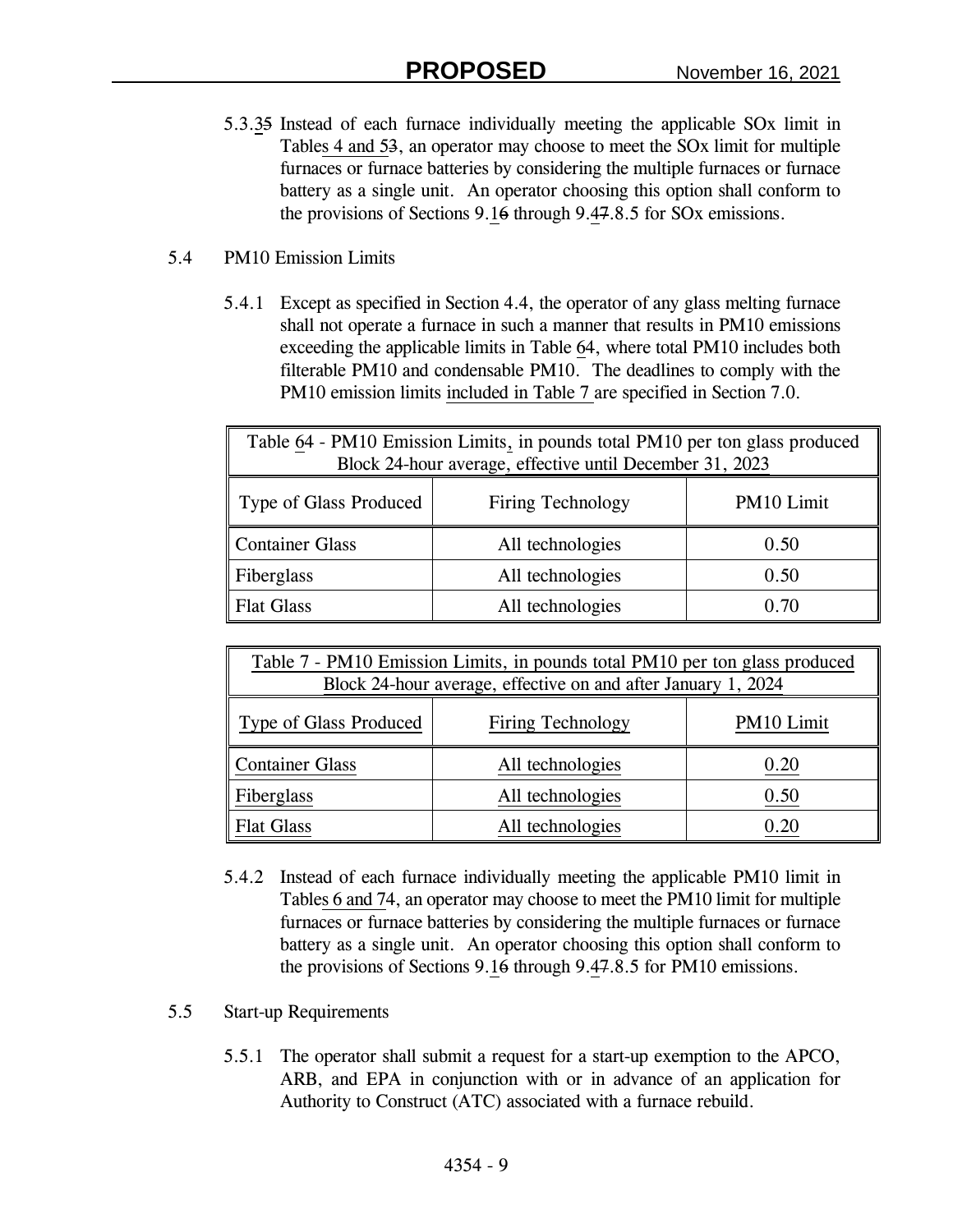- 5.5.2 The operator shall submit to the APCO, ARB, and EPA any information deemed necessary by the APCO, ARB, or EPA to determine the appropriate length of start-up exemption. This information shall include, but is not limited to:
	- 5.5.2.1 A detailed list of activities to be performed during start-up, and a reasonable explanation for the length of time needed to complete each activity;
	- 5.5.2.2 A description of the material process flow rates, system operating parameters, etc., that the operator plans to evaluate during the process optimization;
	- 5.5.2.3 Clearly identified control technologies or strategies to be utilized;
	- 5.5.2.4 Explicit description of what physical conditions prevail during start-up periods that prevent the controls from being effective; and
	- 5.5.2.5 Reasonably precise estimate as to when physical conditions will have reached a state that allows for the effective control of emissions.
- 5.5.3 Start-up exemptions shall begin upon activation of the primary combustion system.
- 5.5.4 The approved length of the start-up exemption shall be determined by the APCO, CARB, and EPA at the time of the ATC issuance, but in any case, it shall not exceed the amount of time specified in Table 85. The approval for the startup exemption shall be in writing from each agency.

| Table 85 - Maximum Start-up Time |                                                                                                     |                                                                                                |  |
|----------------------------------|-----------------------------------------------------------------------------------------------------|------------------------------------------------------------------------------------------------|--|
| Type of Furnace                  | Maximum Start-up<br>NO <sub>x</sub> control system that does not<br>meet Section 5.5.4.2 provisions | Maximum Start-up<br>NO <sub>x</sub> control system that<br>meets Section 5.5.4.2<br>provisions |  |
| Container glass                  | 70 days                                                                                             | 100 days                                                                                       |  |
| Fiber-glass                      | 40 days                                                                                             | $105$ days                                                                                     |  |
| Flat glass                       | $104$ days                                                                                          | 208 days                                                                                       |  |

5.5.4.1 Maximum start-up time for furnaces with NOx controls that do not meet any of the conditions of Section 5.5.4.2 is listed in the center column of Table 85.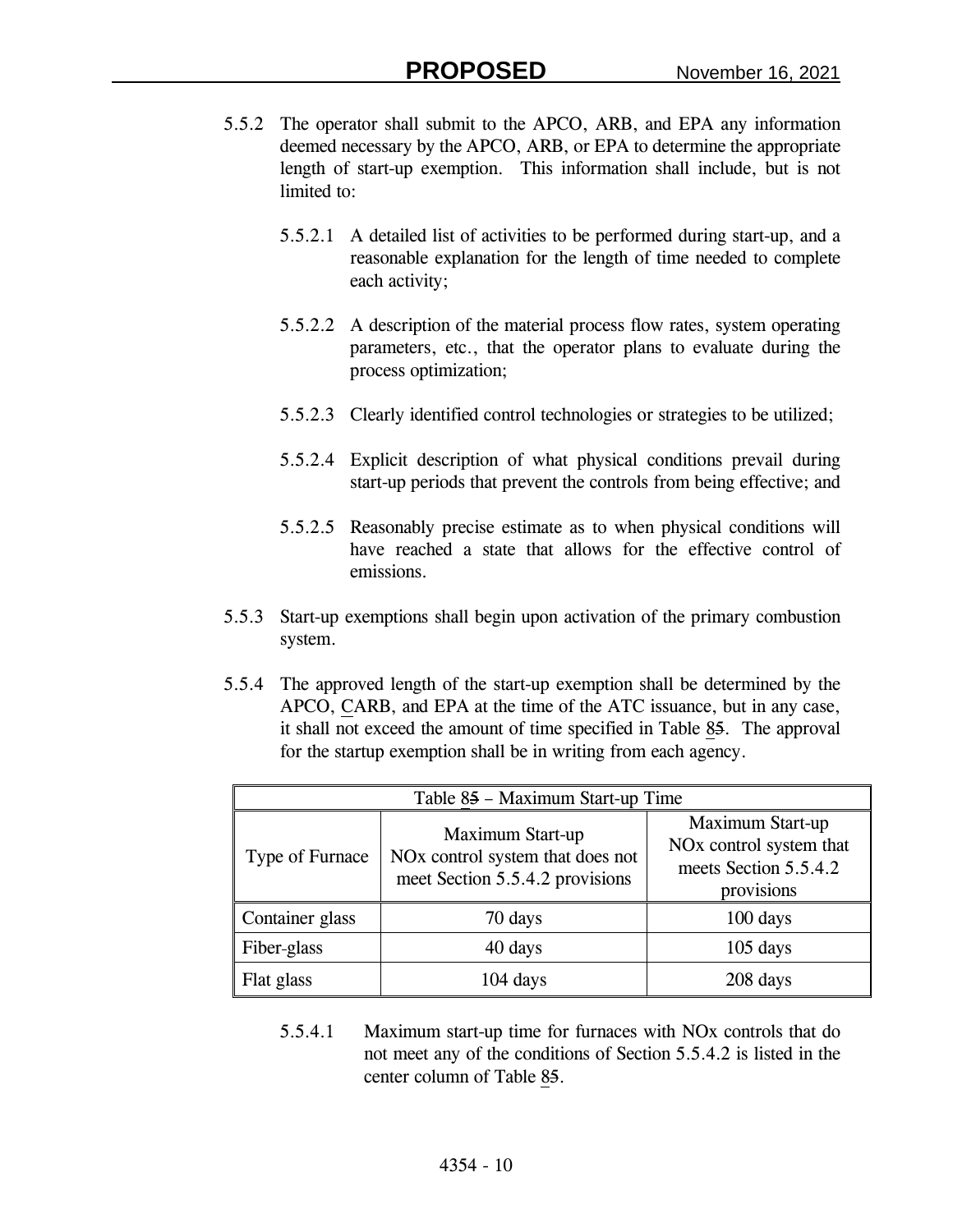- 5.5.4.2 Maximum start-up time column as shown in the rightmost column of Table 85 shall be the maximum startup time if the NOx control system meets one or more of the following conditions:
	- 5.5.4.2.1 Is innovative,
	- 5.5.4.2.2 Is not in common use,
	- 5.5.4.2.3 Is not readily available from a commercial supplier,
	- 5.5.4.2.4 Is funded as original research by a public agency.
- 5.5.5 During start-up period, the stoichiometric ratio of the primary furnace combustion system shall not exceed 5% excess oxygen, as calculated from the actual fuel and oxidant stream flow measurements for combustion in the glass melting furnace, except during the time when the oxidant stream for an oxy-fuel fired furnace contains at least 50% oxygen.
- 5.5.6 The emission control system shall be in operation as soon as technologically feasible during start-up to minimize emissions.
- 5.5.7 Notifications shall be performed and records kept in accordance with Section 6.67.
- 5.6 Shutdown Requirements
	- 5.6.1 The duration of shutdown, as measured from the time the furnace operations drop below the idle threshold specified in Section 3.17 to when all emissions from the furnace cease, shall not exceed 20 days.
	- 5.6.2 The emission control system shall be in operation whenever technologically feasible during shutdown to minimize emissions.
	- 5.6.3 Notifications shall be performed and records kept in accordance with Section 6.67.
- 5.7 Idling Requirements
	- 5.7.1 The emission control system shall be in operation whenever technologically feasible during idling to minimize emissions.
	- 5.7.2 Emissions of NOx, CO, VOC, SOx, and PM10 during idling shall not exceed the amount as calculated using the following equation:

$$
E_i, \max = E_i^* \; Capacity
$$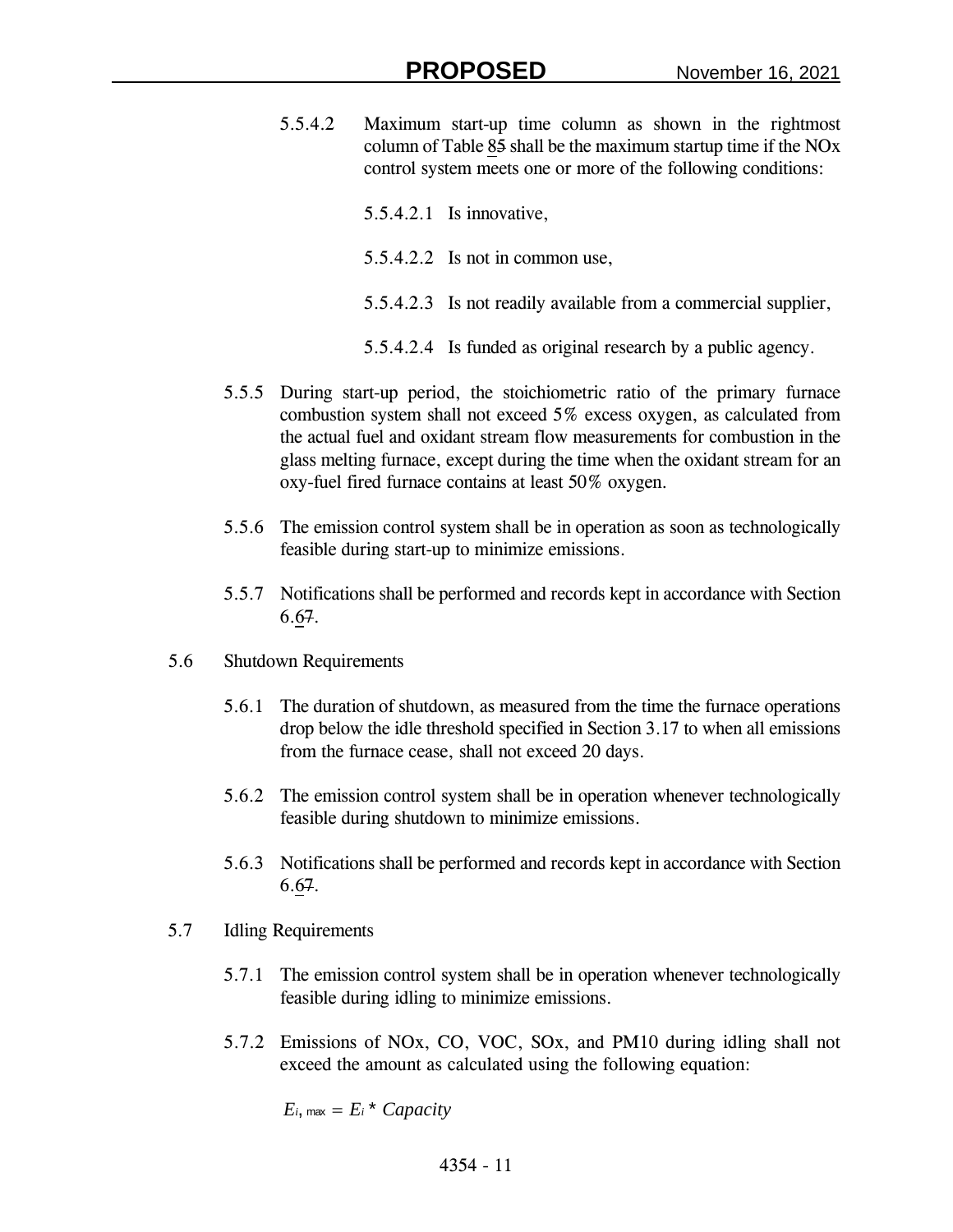Where

- $E_{i, \text{max}}$  = maximum daily emission of pollutant *i* during idling, in pounds pollutant per day;
- $E_i$  = Applicable emission limit from Table 1, Table 2, Table 3, or Table 4 for pollutant *i,* in pounds pollutant per ton glass produced;
- *Capacity* = Furnace's permitted glass production capacity in tons glass produced per day.
- 5.7.3 Notifications shall be performed and records kept in accordance with Section 6.67.
- 5.8 Compliance Determination: Any source testing result, CEMS, or alternate emission monitoring method averaged value exceeding the applicable emission limits in Section 5.1, Section 5.2, Section 5.3, or Section 5.4 shall constitute a violation of the rule.
- 5.9 Monitoring Requirements
	- 5.9.1 NOx Emission Monitoring Requirements

The operator of any glass melting furnace shall implement a NOx CEMS that is approved, in writing, by the APCO and EPA, and that meets the requirements of Sections 6.56. For a furnace battery, a single CEMS may be used to determine the total NOx emissions from all the furnaces provided the emission measurements are made at the common stack.

5.9.2 CO and VOC Emission Monitoring Requirements

Section 5.9.2 shall be in effect on and after January 1, 2009.

- 5.9.2.1 For each furnace subject to Table 2 CO limits, the operator shall implement a CO CEMS that meets the requirements of Section 6.56.1, and that is approved, in writing, by the APCO.
- 5.9.2.2 For each furnace subject to Table 2 VOC limits, the operator shall implement a VOC CEMS that meets the requirements of Section 6.56.1, and that is approved, in writing, by the APCO.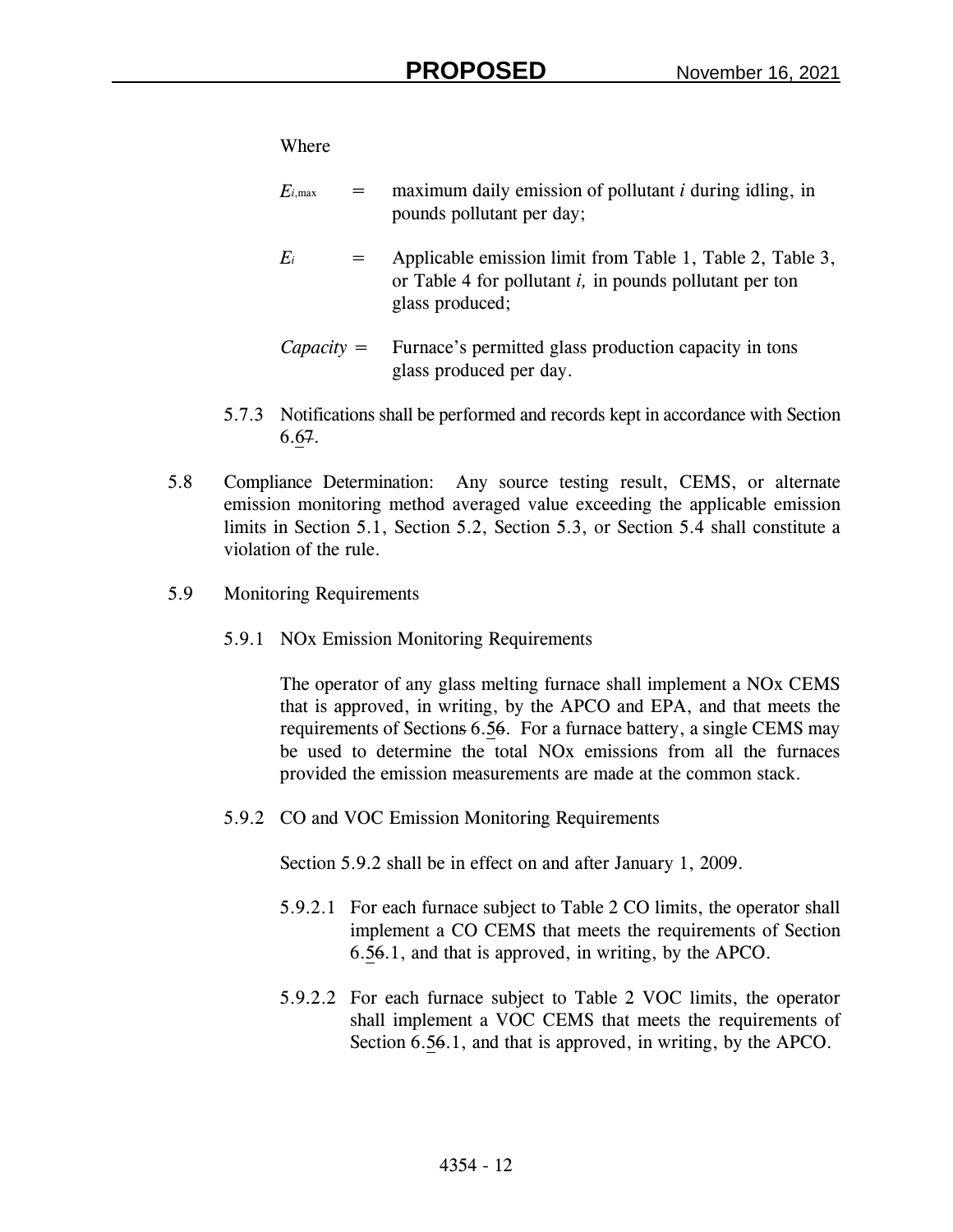- 5.9.2.3 In lieu of installing and operating a CEMS for CO or CEMS for VOC or both, an operator may propose key system operating parameter(s) and frequency of monitoring and recording.
	- 5.9.2.3.1 The alternate monitoring shall meet the requirements of Section 6.56.2.
	- 5.9.2.3.2 The operator shall obtain approval of the APCO and EPA for the specific key system operating parameter(s), monitoring frequency, and recording frequency used by the operator to monitor CO/VOC emissions.
	- 5.9.2.3.3 The operator shall monitor approved key system operating parameter(s) at the approved monitoring frequency to ensure compliance with the emission limit(s) during periods of emission-producing activities.
	- 5.9.2.3.4 Acceptable range(s) for key system operating parameter(s) shall be demonstrated through source test.
- 5.9.2.4 For the operator of multiple furnaces or a furnace battery utilizing Section 5.2.2 to comply with CO emission limits or VOC emission limits or both, a single parametric monitoring arrangement or a single CEMS may be used to determine the CO emissions or VOC emissions or both from all the furnaces provided that the multiple furnaces/furnace battery is subject to the provisions of Sections 9.61 through 9.47.8.5 and:
	- 5.9.2.4.1 For units using a CEMS the emission measurements are made at the common stack.
	- 5.9.2.4.2 For units using a parametric monitoring arrangement the key system operating parameters are representative of the combined exhaust stream.
- 5.9.3 SOx Emission Monitoring Requirements

Section 5.9.3 shall be in effect on and after January 1, 2011. Flat glass furnace operators electing the Tier 4 early enhanced option shall be subject to the requirements of this section by the compliance date in Section 7.2.2.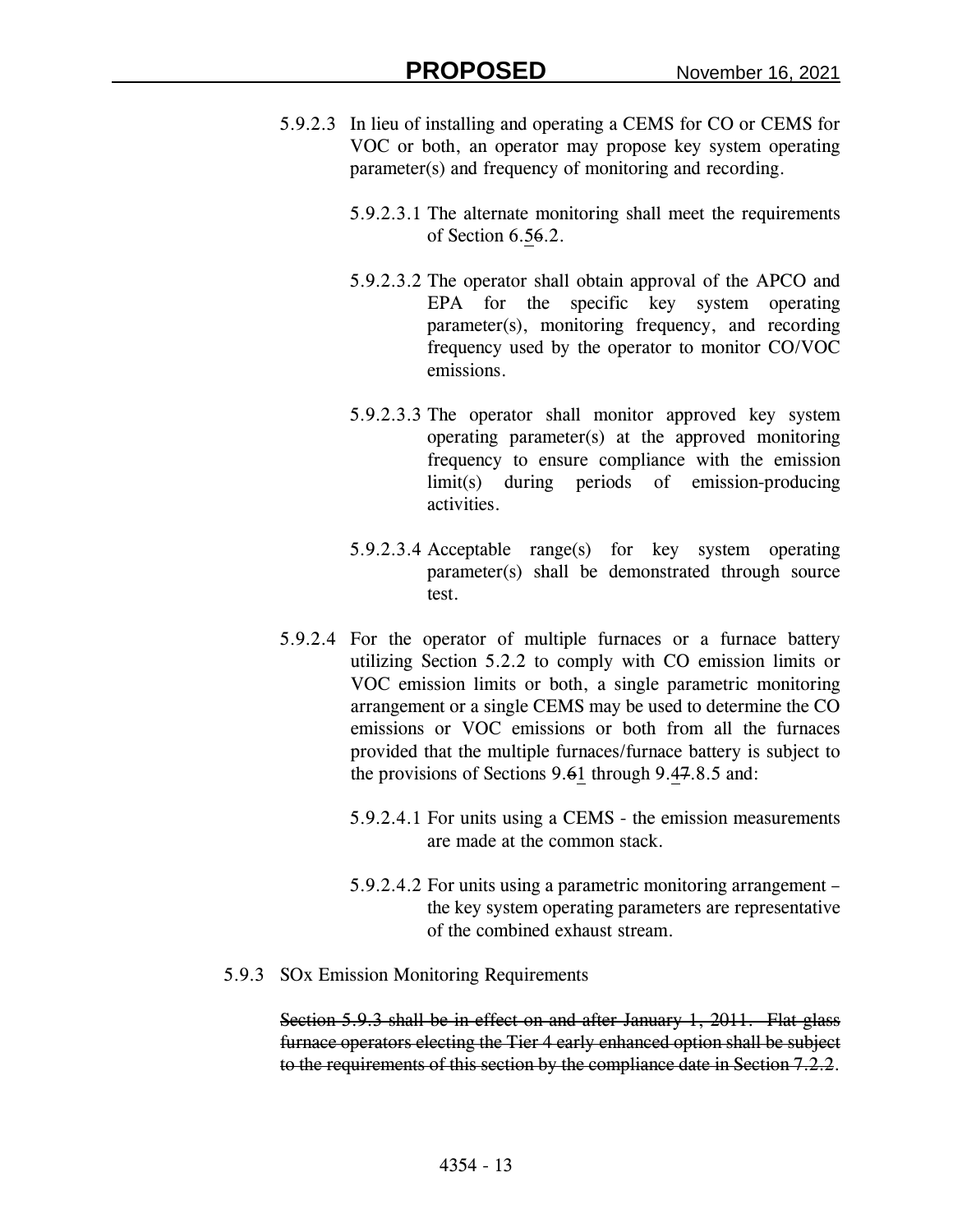- 5.9.3.1 For each furnace subject to Section 5.3, the operator shall implement a SOx CEMS that meets the requirements of Section 6.56.1 and that is approved, in writing, by the APCO and EPA.
- 5.9.3.2 In lieu of installing and operating a CEMS for SOx, an operator may propose key system operating parameter(s) and frequency of monitoring and recording.
	- 5.9.3.2.1 The alternate monitoring shall meet the requirements of Section 6.56.2.
	- 5.9.3.2.2 The operator shall obtain approval of the APCO and EPA for the specific key system operating parameter(s), monitoring frequency, and recording frequency used by the operator to monitor SOx emissions.
	- 5.9.3.2.3 The operator shall monitor approved key system operating parameter(s) at the approved monitoring frequency to ensure compliance with the emission limit(s) during periods of emission-producing activities.
	- 5.9.3.2.4 Acceptable range(s) for key system operating parameter(s) shall be demonstrated through source test.
- 5.9.3.3 For the operator of multiple furnaces or a furnace battery utilizing Section 5.3.24 to comply with SOx emission limits, a single parametric monitoring arrangement or a single CEMS may be used to determine the SOx emissions from all the furnaces provided that the multiple furnaces/furnace battery is subject to the provisions of Sections 9.16 through 9.47.8.5 and one of the following:
	- 5.9.3.3.1 For units using a CEMS the emission measurements are made at the common stack.
	- 5.9.3.3.2 For units using a parametric monitoring arrangement the key system operating parameters are representative of the combined exhaust stream.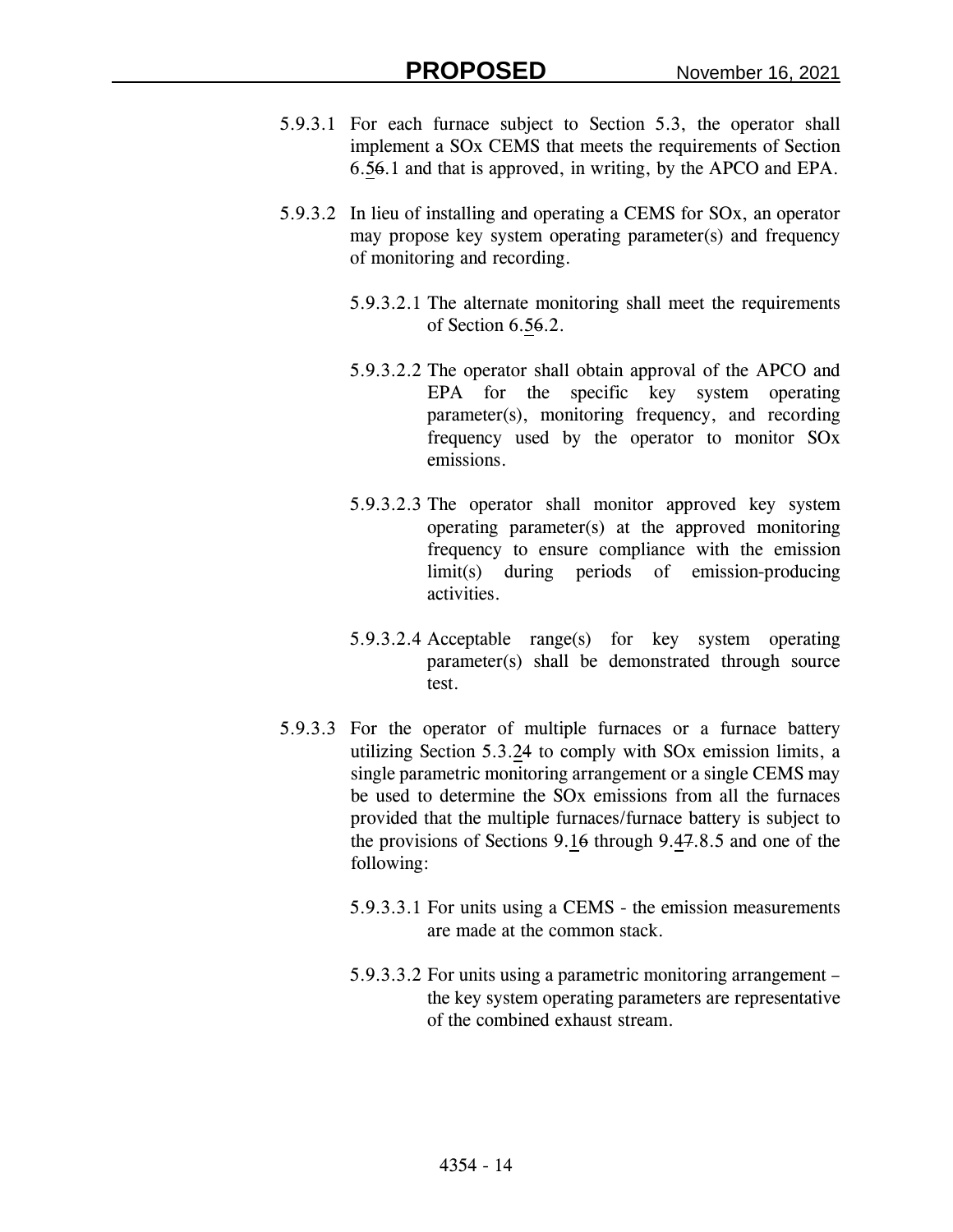5.9.4 PM10 Emission Monitoring Requirements

Section 5.9.4 shall be in effect on and after January 1, 2011. Flat glass furnace operators electing the Tier 4 early enhanced option shall be subject to the requirements of this section by the compliance date in Section 7.2.2.

- 5.9.4.1 The operator shall propose key system operating parameter(s) and frequency of monitoring and recording.
	- 5.9.4.1.1 The parametric monitoring shall meet the requirements of Section 6.56.2.
	- 5.9.4.1.2 The operator shall obtain approval of the APCO and EPA for the specific key system operating parameter(s), monitoring frequency, and recording frequency used by the operator to monitor PM10 emissions.
	- 5.9.4.1.3 The operator shall monitor approved key system operating parameter(s) at the approved monitoring frequency to ensure compliance with the emission limit(s) during periods of emission-producing activities.
	- 5.9.4.1.4 Acceptable range(s) for key system operating parameter(s) shall be demonstrated through source test.
- 5.9.4.2 In lieu of parametric monitoring, the operator may elect to implement a PM10 CEMS that meets the requirements of Section 6.56.1, and that is approved, in writing, by the APCO and EPA.
- 5.9.4.3 For the operator of multiple furnaces or a furnace battery utilizing Section 5.4.2 to comply with PM10 emission limits, a single parametric monitoring arrangement or a single CEMS may be used to determine the total PM10 emissions from all the furnaces provided that the multiple furnaces/furnace battery is subject to the provisions of Sections 9.16 through 9.47.8.5 and one of the following:
	- 5.9.4.3.1 For units using a CEMS the emission measurements are made at the common stack.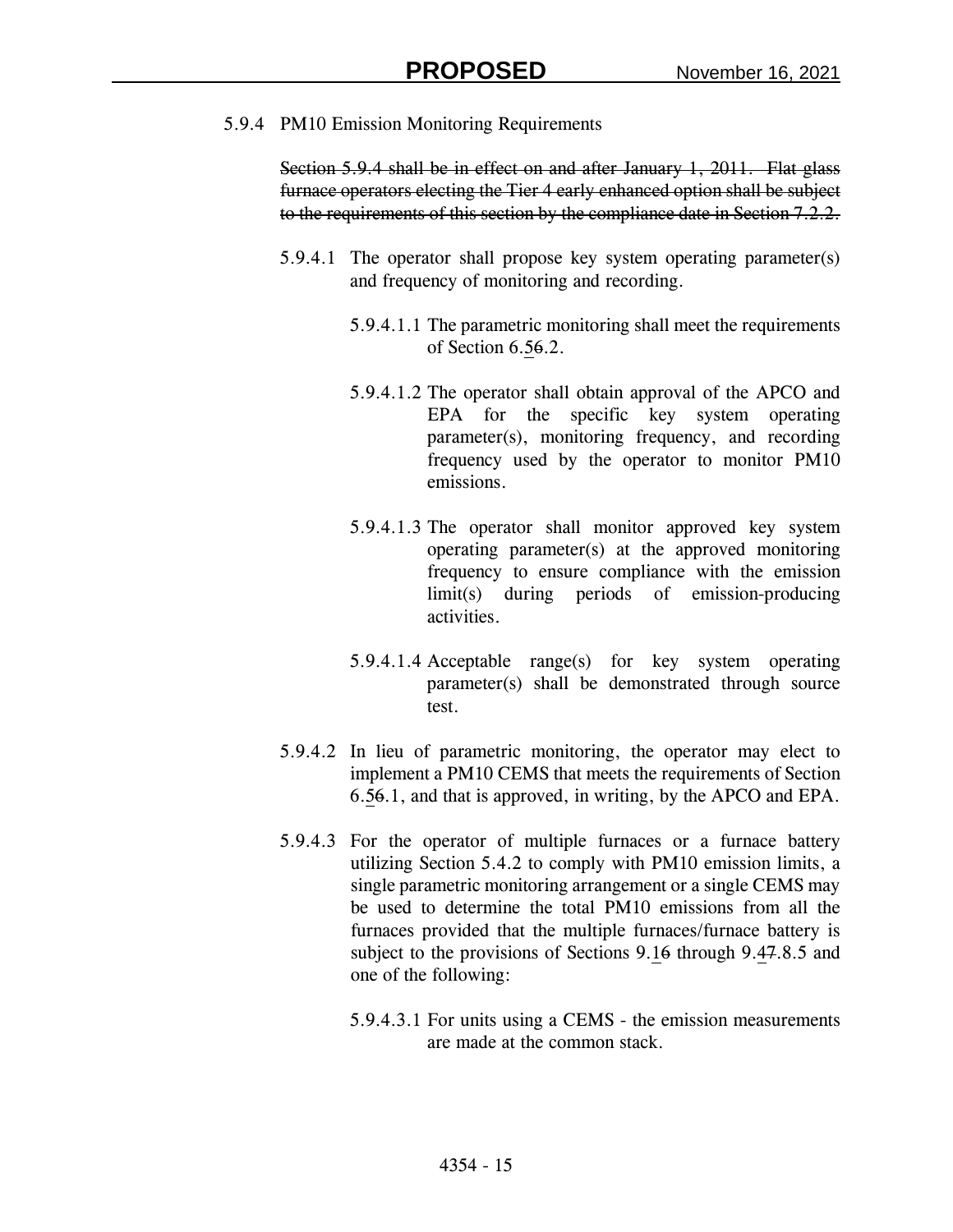- 5.9.4.3.2 For units using a parametric monitoring arrangement the key system operating parameters are representative of the combined exhaust stream.
- 5.10 Routine Maintenance of Add-On Emission Control Systems

During routine maintenance of an add-on emission control system, an operator of a glass melting furnace subject to the provisions of Sections 5.1 through 5.4 is exempt from these limits if:

- 5.10.1 Routine maintenance in each calendar year does not exceed 144 hours total for all add-on controls; and
- 5.10.2 Routine maintenance is conducted in a manner consistent with good air pollution control practices for minimizing emissions.

#### 6.0 Administrative Requirements

6.1 Permitted Glass Production Capacity

Each glass melting furnace's PTO shall include the furnace's permitted glass production capacity in units of tons of glass pulled per day as a permit condition.

6.2 Operations Records

Section 6.2 shall be in effect through December 31, 2010.

- 6.2.1 Operators subject to the Table 1 Tier 2 NOx emission limits shall maintain the records specified in Sections 6.2.1.1 through 6.2.1.3 for a period of five years, make them available on site during normal business hours, and submit them to the APCO, ARB, or EPA upon request.
	- 6.2.1.1 Daily records of the total hours of operation, type and quantity of fuel used in each furnace, and/or the quantity of glass pulled from each furnace whichever matches the permit condition in the furnace's PTO.
	- 6.2.1.2 Daily records of NOx emission rate in lb/ton of glass pulled.
	- 6.2.1.3 Records of source tests and operating parameters established during initial source test, maintenance and repair, malfunction, and idling, start-up and shutdown.
- 6.2.2 The following requirements shall apply from January 1, 2009 through December 31, 2010. Operators shall maintain daily records of: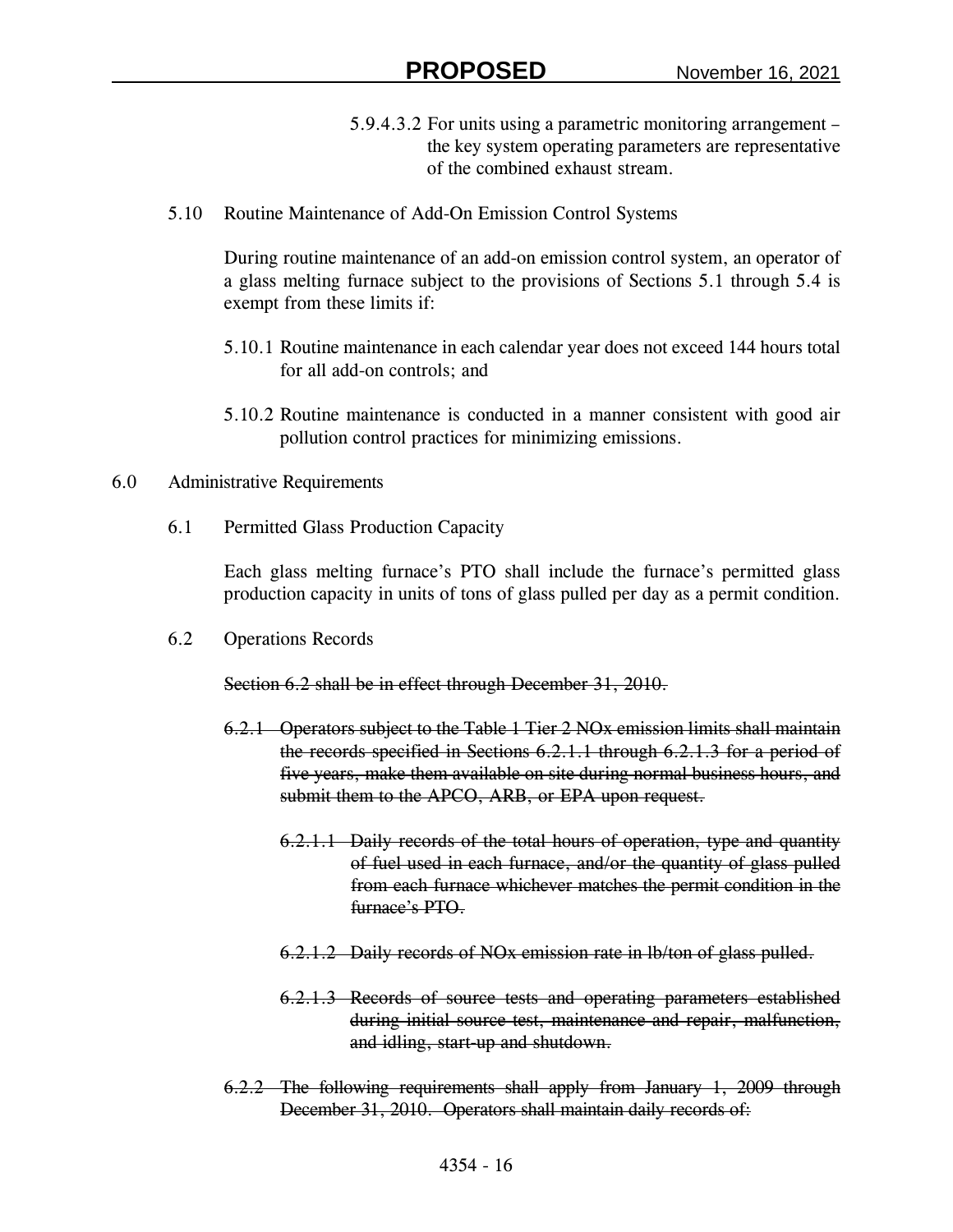- 6.2.2.1 CO emission rate in units matching Table 2 if CEMS is used for CO monitoring;
- 6.2.2.2 VOC emission rate in units matching Table 2, if CEMS is used for VOC monitoring;
- 6.2.2.3 For CO or VOC or both monitored using an approved parametric monitoring arrangement, operating values of the key system operating parameters.
- 6.2.3 The operator shall retain the records specified in Sections 6.2.1 and 6.2.2 for a period of five years, make them available on site during normal business hours to the APCO, ARB, or EPA, and submit them to the APCO, ARB, or EPA upon request.

6.3 Operations Records

Section 6.23 shall be in effect on and after January 1, 2011.

6.23.1 Operators shall maintain daily records of the following items:

6.23.1.1 Total hours of operation;

- 6.23.1.2 The quantity of glass pulled from each furnace;
- 6.23.1.3 NOx emission rate in lb/ton glass pulled;
- 6.23.1.4 CO emission rate in units matching Table 2, if a CEMS is used;
- 6.23.1.5 VOC emission rate in units matching Table 2, if a CEMS is used;
- 6.23.1.6 SOx emission rate in lb/ton glass pulled, if a CEMS is used;
- 6.23.1.7 PM10 emission rate in lb/ton glass pulled, if a CEMS is used;
- 6.23.1.8 For container glass furnaces that are oxy-fuel fired:
	- 6.23.1.8.1 The weight of mixed color mix cullet used;
	- 6.23.1.8.2 The total amount of cullet used by weight; and
	- 6.23.1.8.3 The ratio, expressed in percent, of mixed color mix weight to total cullet weight.

## 4354 - 17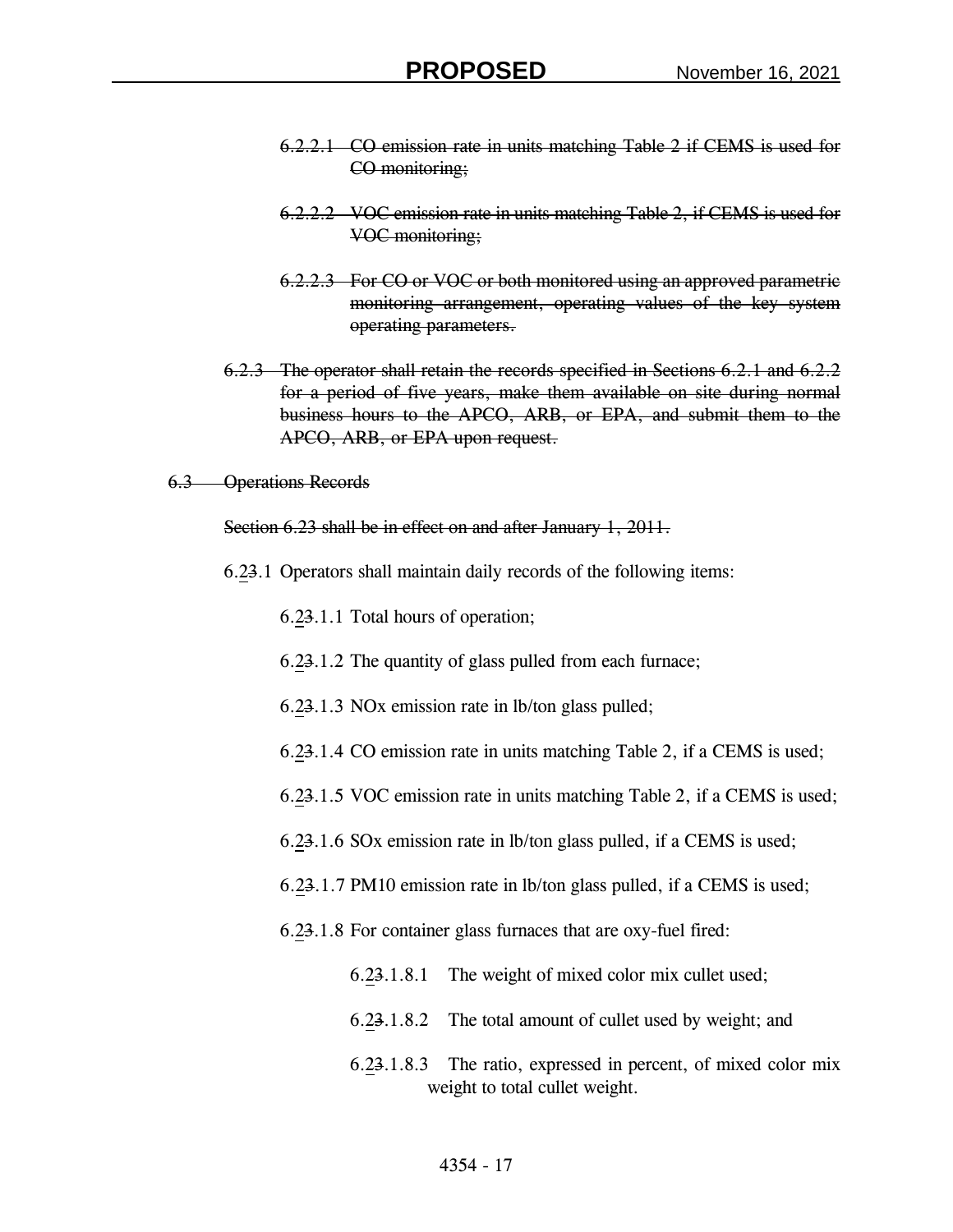- 6.23.2 For pollutants monitored using an approved parametric monitoring arrangement, operators shall record the operating values of the key system operating parameters at the approved recording frequency.
- 6.23.3 Operators shall maintain records of the following items:
	- 6.23.3.1 Source tests and source test results;
	- 6.23.3.2 The acceptable range for each approved key system operating parameter, as established during source test;
	- 6.23.3.3 Maintenance and repair; and
	- 6.23.3.4 Malfunction.
- 6.23.4 The operator shall retain records specified in Sections 6.23.1 through 6.23.3 for a period of five years; make the records available on site during normal business hours to the APCO, CARB, or EPA; and submit the records to the APCO, CARB, or EPA upon request.
- 6.34 Compliance Source Testing
	- 6.34.1 Each glass melting furnace or a furnace battery shall be source tested at least once every calendar year, but not more than every 18 months and not sooner than every 6 months to demonstrate compliance with the applicable requirements of Section 5.0. During annual source testing, compliance shall be demonstrated with the applicable short term emission limit (i.e. the applicable emission limit with the shortest averaging period). Sources exempt under Section 4.32 are not required to source test for the exempted pollutants.
	- 6.34.2 Source test conditions shall be representative of normal operations, but not less than 60 percent of the permitted glass production capacity.
	- 6.34.3 For operators using alternative monitoring systems, during the source test, the operator shall monitor and record, at a minimum, all operating data for each parameter, fresh feed rate, and flue gas flow rate and submit this data with the test report.
	- 6.34.4 During source testing in accordance with Section 6.34.1, the arithmetic average of three (3) 30-consecutive-minute test runs shall be used to determine compliance with NOx, CO, VOC, and SOx emission limits.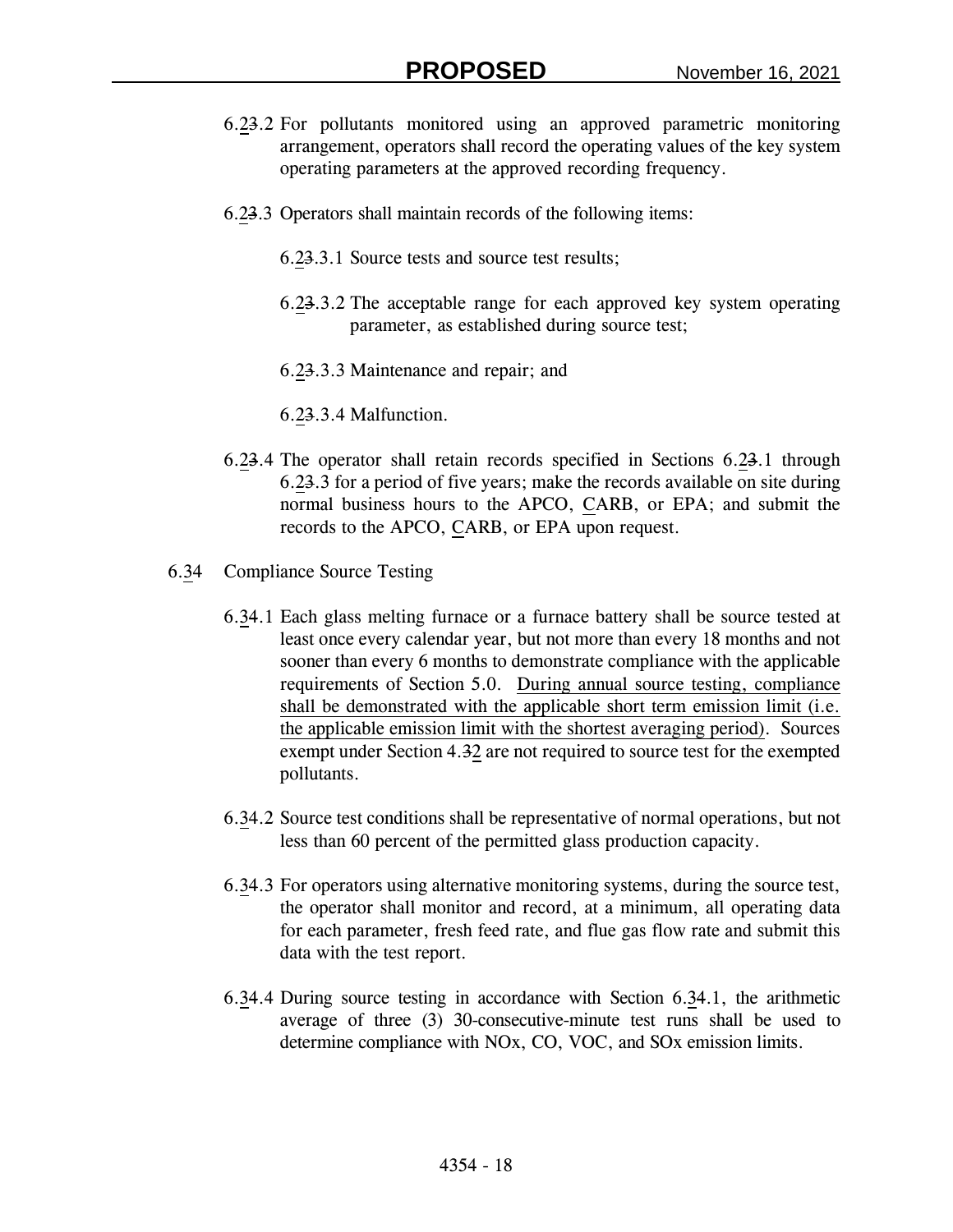- 6.34.5 During source testing in accordance with Section 6.34.1, the arithmetic average of three (3) 60-consecutive-minute test runs shall be used to determine compliance with PM10 emission limits.
- 6.34.6 For a given pollutant, if two of the three runs individually demonstrate emissions above the applicable limit, the test cannot be used to demonstrate compliance for the furnace, even if the averaged emissions of all three test runs is less than the applicable limit.
- 6.45 Test Methods

Compliance with the requirements of Section 5.0 shall be determined in accordance with the following source test procedures or their equivalents as approved by the EPA, CARB, and the APCO:

- 6.45.1 Oxides of nitrogen EPA Method 7E, EPA Method 19, or CARB Method 100.
- 6.45.2 Carbon monoxide (ppmv) EPA Method 10, or CARB Method 100.
- 6.45.3 Volatile Organic Compound (ppmv) EPA Method 25A expressed in terms of carbon or ARB Method 100. EPA Method 18 or CARB Method 422 shall be used to determine emissions of exempt compounds.
- 6.45.4 Stack gas oxygen, carbon dioxide, excess air, and dry molecular weight EPA Method 3 or 3A, or CARB Method 100.
- 6.45.5 Stack gas velocity and volumetric flow rate EPA Method 2.
- 6.45.6 Oxides of sulfur EPA Method 6C, EPA Method 8, or CARB Method 100.
- 6.45.7 The SOx emission control system efficiency shall be determined using the following:
	- 6.45.7.1 EPA Method 2 for measuring flow rates; and
	- 6.45.7.2 EPA Method 6C or EPA Method 8 for measuring total SOx (expressed as  $SO<sub>2</sub>$ ) concentrations at the inlet and outlet of the control device.
	- 6.45.7.3 The SOx emission control system efficiency shall be calculated using the following equation:
		- % Control Efficiency  $= [ (C_{SO2, \text{ inlet}} C_{SO2, \text{ outlet}}) / C_{SO2, \text{ inlet}} ] X 100$

## 4354 - 19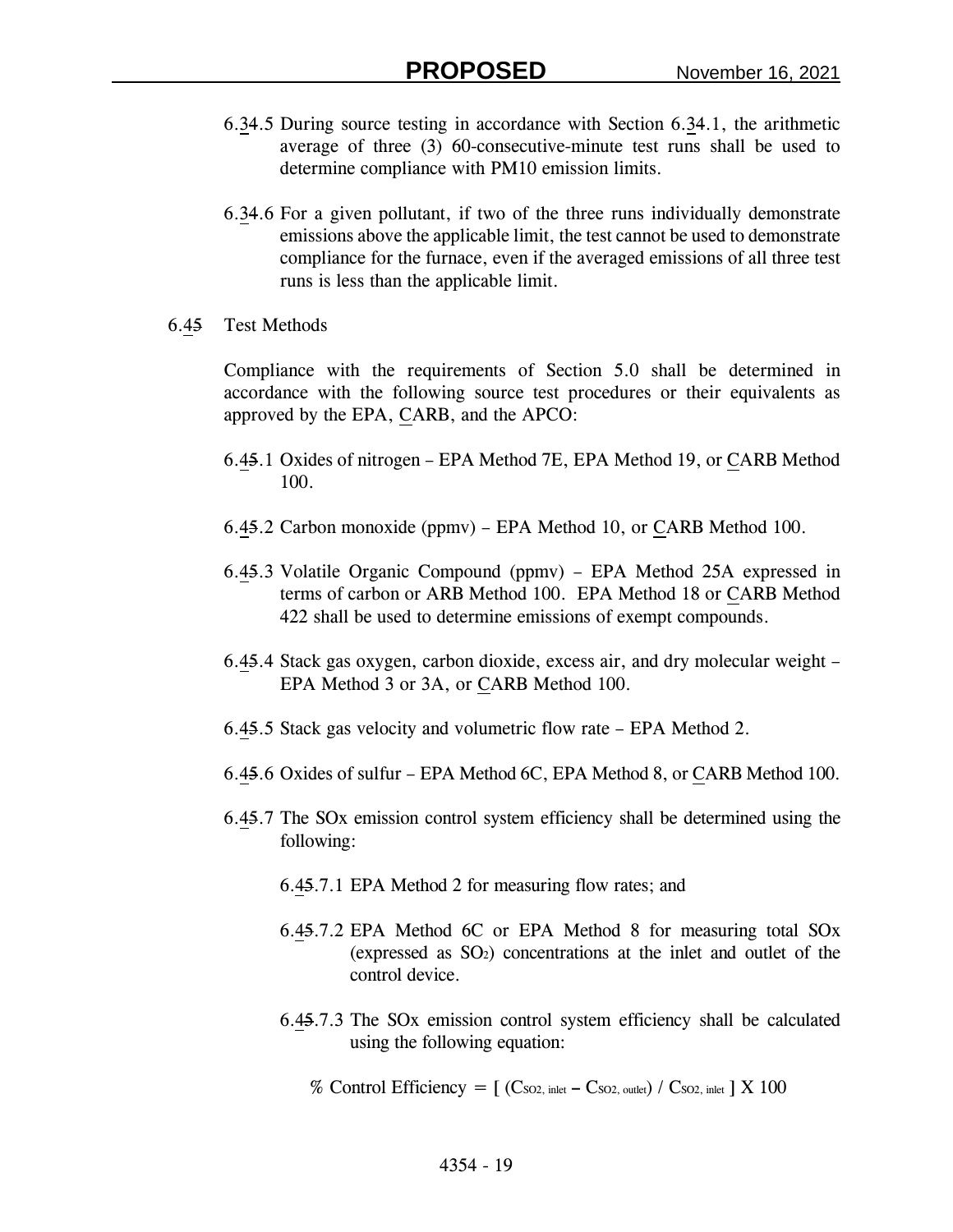Where:

- $\cos \theta$ , inlet = concentration of SOx (expressed as SO<sub>2</sub>) at the inlet side of the SOx emission control system, in lb/dscf
- $\cos \theta$ , outlet  $=$  concentration of SOx (expressed as SO<sub>2</sub>) at the outlet side of the SOx emission control system, in lb/dscf
- 6.45.8 Sulfur content of liquid fuel American Society for Testing and Materials (ASTM) D 6428-99 or ASTM D 5453-99.
- 6.45.9 PM10 Test Methods
	- 6.45.9.1 Filterable PM10 emissions EPA Method 5; EPA Method 201; or EPA Method 201A. An operator choosing EPA Method 5 shall count all PM collected as PM10.
	- 6.45.9.2 Condensable PM 10 emissions EPA Method 202 with the following procedures:
		- 6.45.9.2.1 Purge the impinger with dry nitrogen for one hour. The one-hour purge with dry nitrogen shall be performed as soon possible after the final leak check of the system.
		- 6.45.9.2.2 Neutralize the inorganic portion to a pH of 7.0. Use the procedure, "Determination of NH4 Retained in Sample by Titration" described in Method 202 to neutralize the sulfuric acid. Neutralizing the inorganic portion to a pH of 7.0 determines the un-neutralized sulfuric acid content of the sample without overcorrecting the amount of neutralized sulfate in the inorganic portion.
		- 6.45.9.2.3 Evaporate the last 1 ml of the inorganic fraction by air drying following evaporation of the bulk of the impinger water in a 105 degrees C oven as described in the first sentence of the Method 202 section titled "Inorganic Fraction Weight Determination."
- 6.56 Emissions Monitoring Systems
	- 6.56.1 An approved CEMS shall comply with all of the following requirements:
		- 6.56.1.1 Code of Federal Regulations Title 40 (40 CFR) Part 51;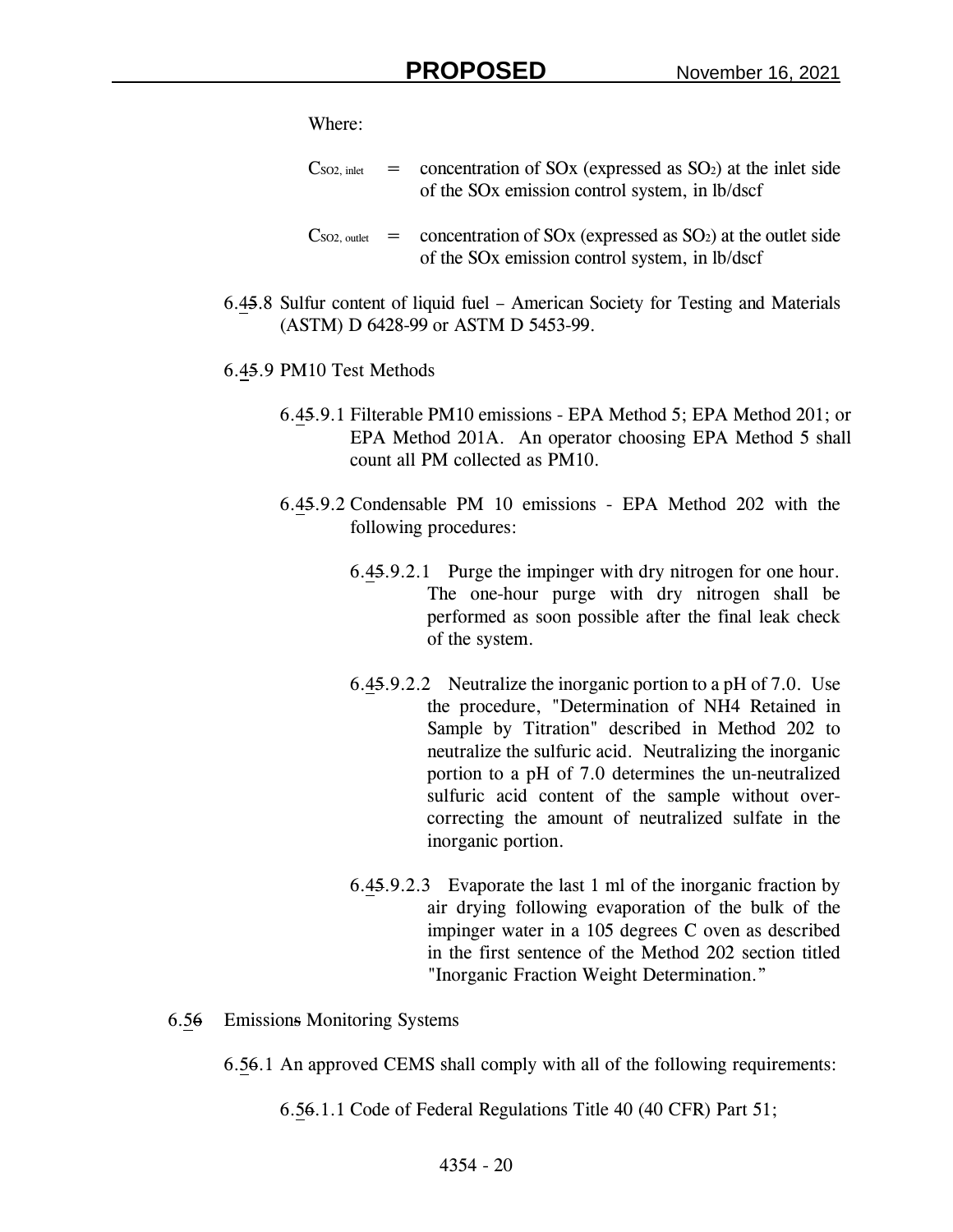- 6.56.1.2 40 CFR Part 60.7 (Notification and Record Keeping);
- 6.56.1.3 40 CFR Part 60.13 (Monitoring Requirements);
- 6.56.1.4 40 CFR Part 60 Appendix B (Performance Specifications);
- 6.56.1.5 40 CFR Part 60 Appendix F (Quality Assurance Procedures); and
- 6.56.1.6 Applicable sections of Rule 1080 (Stack Monitoring).
- 6.56.2 An approved alternate emission monitoring method shall be capable of determining the furnace emissions on an hourly basis and shall comply with the following requirements:
	- 6.56.2.1 40 CFR 64 (Compliance Assurance Monitoring); and

6.56.2.2 40 CFR 60.13 (Monitoring Requirements).

- 6.67 Notifications and Records for Start-up, Shutdown, and Idling
	- 6.67.1 The operator of any glass melting furnace claiming an exemption under Section 4.4 shall notify the APCO by telephone at least 24 hours before initiating idling, shutdown, or start-up. The notification shall include: date and time of the start of the exempt operation, reason for performing the operation, and an estimated completion date.
	- 6.67.2 The operator shall notify the APCO by telephone within 24 hours after completion of the start-up, shutdown, or idling.
	- 6.67.3 The operator claiming exemption under Section 4.4 shall maintain all operating records/support documentation necessary to support claim of exemption.
	- 6.67.4 Records/support documentation required by Section 6.67.3 shall meet the following requirements:
		- 6.67.4.1 The records/support documentation shall be retained on-site for five years.
		- 6.67.4.2 The records/support documentation shall be made available to the APCO, CARB, or EPA during normal business hours.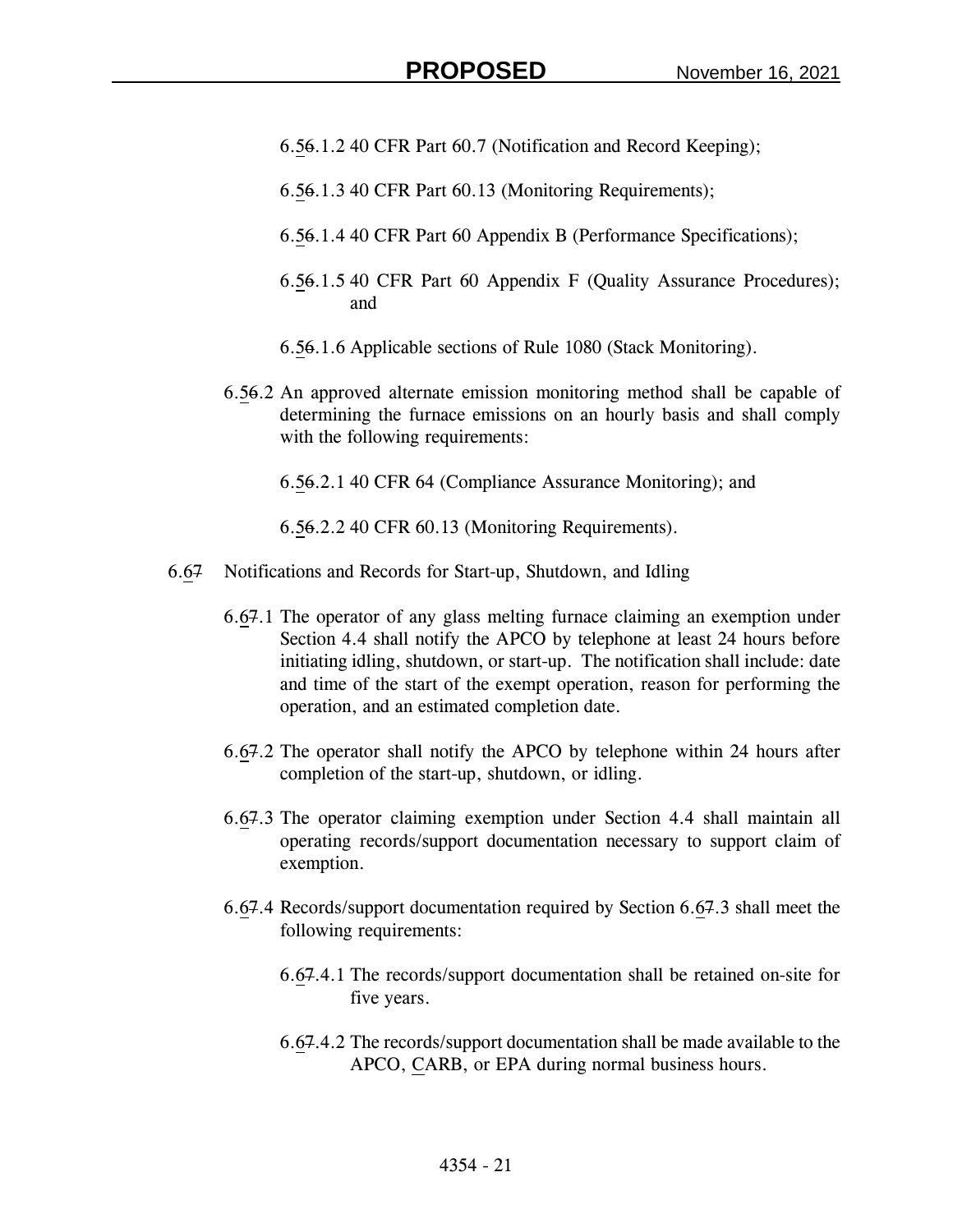- 6.67.4.3 The records/support documentation shall be submitted to the APCO, CARB, or EPA upon request.
- 6.78 Records for Exempt Furnaces
	- 6.78.1 An operator claiming exemption under Section 4.1, or Section 4.2, or Section 4.3 shall maintain records/documentation necessary to support claim of exemption.
	- 6.78.2 Records/support documentation specified in Section 6.78.1 shall meet the following requirements:
		- 6.78.2.1 The records/documentation shall be retained on site for five years.
		- 6.78.2.2 The records/documentation shall be made available to the APCO, CARB, or EPA during normal business hours.
		- 6.78.2.3 The records/documentation shall be submitted to the APCO, CARB, or EPA upon request.

## 7.0 Compliance Schedule

Glass melting furnaces subject to the requirements of Section 5 shall comply with applicable emissions limits in accordance to the schedule below.

## 7.1 NOx Limits

| Table 9: NOx Emissions Limits Compliance Schedule      |                                                                                                                                                        |                                                                                                                                    |  |
|--------------------------------------------------------|--------------------------------------------------------------------------------------------------------------------------------------------------------|------------------------------------------------------------------------------------------------------------------------------------|--|
| <b>Emission Level</b><br><b>Authority to Construct</b> |                                                                                                                                                        | <b>Compliance Deadline</b>                                                                                                         |  |
| <b>Phase I NOx Emission Limits</b>                     | June 1, 2022                                                                                                                                           | January 1, 2024                                                                                                                    |  |
| <b>Phase II NOx Emission</b><br>Limits                 | For furnace rebuilds occurring<br>after January 1, 2024, 18<br>months prior to the date of the<br>furnace rebuild, but not later<br>than June $1,2028$ | Date of completion of<br>next furnace rebuild<br>occurring after January 1,<br>2024, or by January 1,<br>2030, whichever is sooner |  |

- 7.1.1 For a furnace that is not meeting the applicable Phase I NOx limit in Section 5.1 Table 2 on January 1, 2022, the operator must submit a complete Authority to Construct (ATC) application by June 1, 2022; and be in full compliance with the applicable Section 5.1 Table 2 Phase I NOx limit by January 1, 2024.
- 7.1.2 For a container glass or flat glass furnace that will not meet the applicable Phase II NOx limit in Section 5.1 Table 2 by January 1,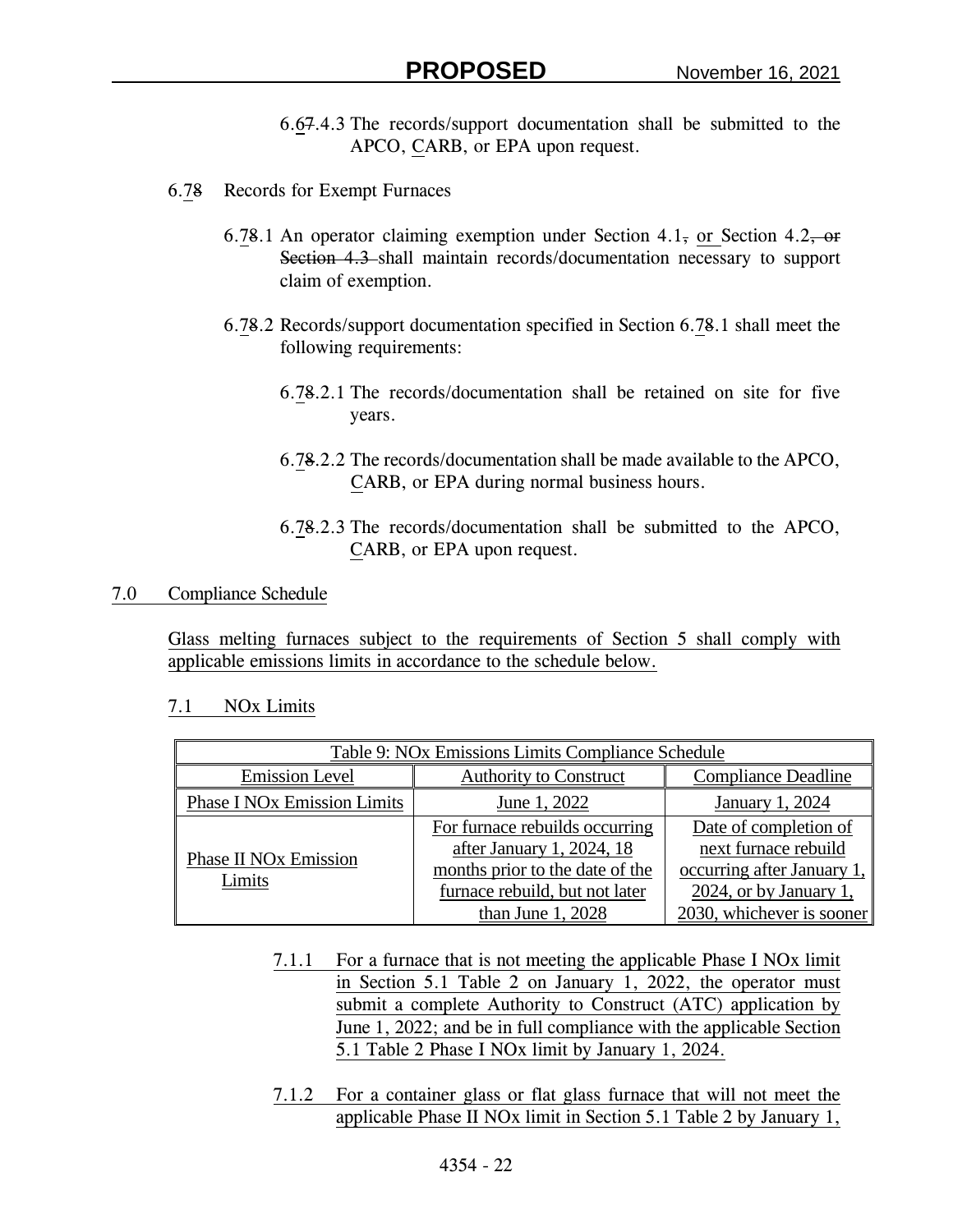2024, the operator must submit a complete ATC application eighteen (18) months prior to the date of the next planned furnace rebuild, not later than June 1, 2028, and be in full compliance with the Section 5.1 Table 2 Phase II limit by the completion of the furnace rebuild, or by January 1, 2030, whichever comes sooner.

## 7.2 SOx Limits

| Table 10: SOx Compliance Schedule  |                           |                        |  |
|------------------------------------|---------------------------|------------------------|--|
| <b>Emission Level</b>              | Authority to<br>Construct | Compliance<br>Deadline |  |
| <b>Table 5 SOx Emission Limits</b> | June 1, 2022              | January 1, 2024        |  |

7.2.1 For a furnace that is not meeting the applicable SOx limit in Section 5.3 Table 5 on January 1, 2022, the operator must submit a complete ATC application by June 1, 2022; and be in full compliance with the applicable SOx limit by January 1, 2024.

# 7.3 PM10 Limits

| Table 11: PM10 Compliance Schedule |                           |                        |  |
|------------------------------------|---------------------------|------------------------|--|
| <b>Emission Level</b>              | Authority to<br>Construct | Compliance<br>Deadline |  |
| Table 7 PM10 Emission Limits       | June 1, 2022              | January 1, 2024        |  |

- 7.3.1 For a container glass or flat glass furnace that is not meeting the applicable PM10 emission limit in Section 5.4 Table 7 on January 1, 2022, the operator must submit a complete ATC application, if needed, by June 1, 2022; and be in full compliance with the applicable PM 10 limit by January 1, 2024.
- 7.4 As shown in Tables 9, 10 and 11, the columns labeled:

"Authority to Construct" identifies the date by which the operator shall submit an Authority to Construct (if needed) for each furnace subject to Table 2, Table 5 and Table 7 emission limits, control and monitoring requirements.

"Compliance Deadline" identifies the date by which the operator shall demonstrate that each unit is in compliance with the Table 2, Table 5 and Table 7 emission limits as applicable.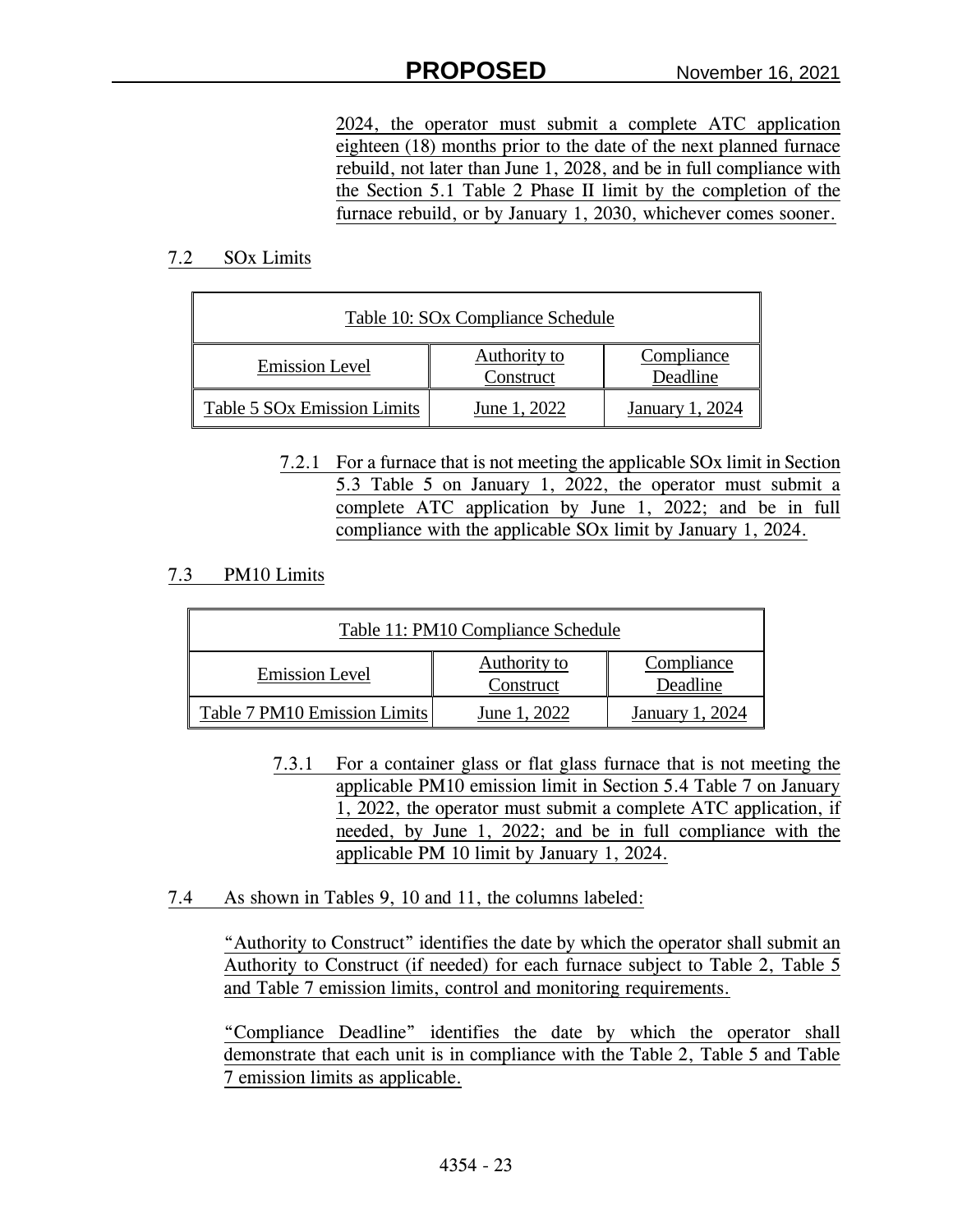- 7.0 Compliance Schedule
	- 7.1 Container Glass and Fiberglass Furnaces
		- 7.1.1 For container glass/fiberglass furnaces, the operator must submit a completed Authority to Construct (ATC) application, if needed, by June 1, 2012; and be in full compliance with the Section 5.1 Table 1 Tier 3 NOx limits by January 1, 2014.
		- 7.1.2 For a container glass/fiberglass furnace that is not meeting the applicable SOx limit in Section 5.3 Table 3 on January 1, 2009, the operator must submit a completed ATC application, if needed, by June 1, 2009 and be in full compliance with the applicable SO<sub>x</sub> emission limit by January 1, 2011.
		- 7.1.3 For a container glass/fiberglass furnace that is not meeting the applicable PM10 emission limit in Section 5.4 Table 4 on January 1, 2009, the operator must submit a completed ATC application, if needed, by June 1, 2009; and be in full compliance with the applicable PM10 limit by January 1, 2011.
	- 7.2 Flat Glass Furnaces
		- 7.2.1 A flat glass operator, who does not commit to the Tier 4 early enhanced option in Section 5.1 Table 1, shall comply with the applicable deadlines specified in Sections 7.2.1.1 through 7.2.1.6.
			- 7.2.1.1 The operator must submit a completed ATC application, if needed, by June 1, 2009; and be in full compliance with the Section 5.1 Table 1 Tier 3 NO<sub>x</sub> limits by January 1, 2011.
			- 7.2.1.2 By January 1, 2011, operators of flat glass furnaces shall submit, in writing, a letter signed by a responsible official. The letter shall include the following information:
				- 7.2.1.2.1 Name and address of the facility;
				- 7.2.1.2.2 A statement declaring whether the furnace will meet the Section 5.1 Table 1 Tier 4 standard option or the Tier 4 enhanced option;
				- 7.2.1.2.3 The technology expected to be utilized to meet the stated Section 5.1 Table 1 Tier 4 option; and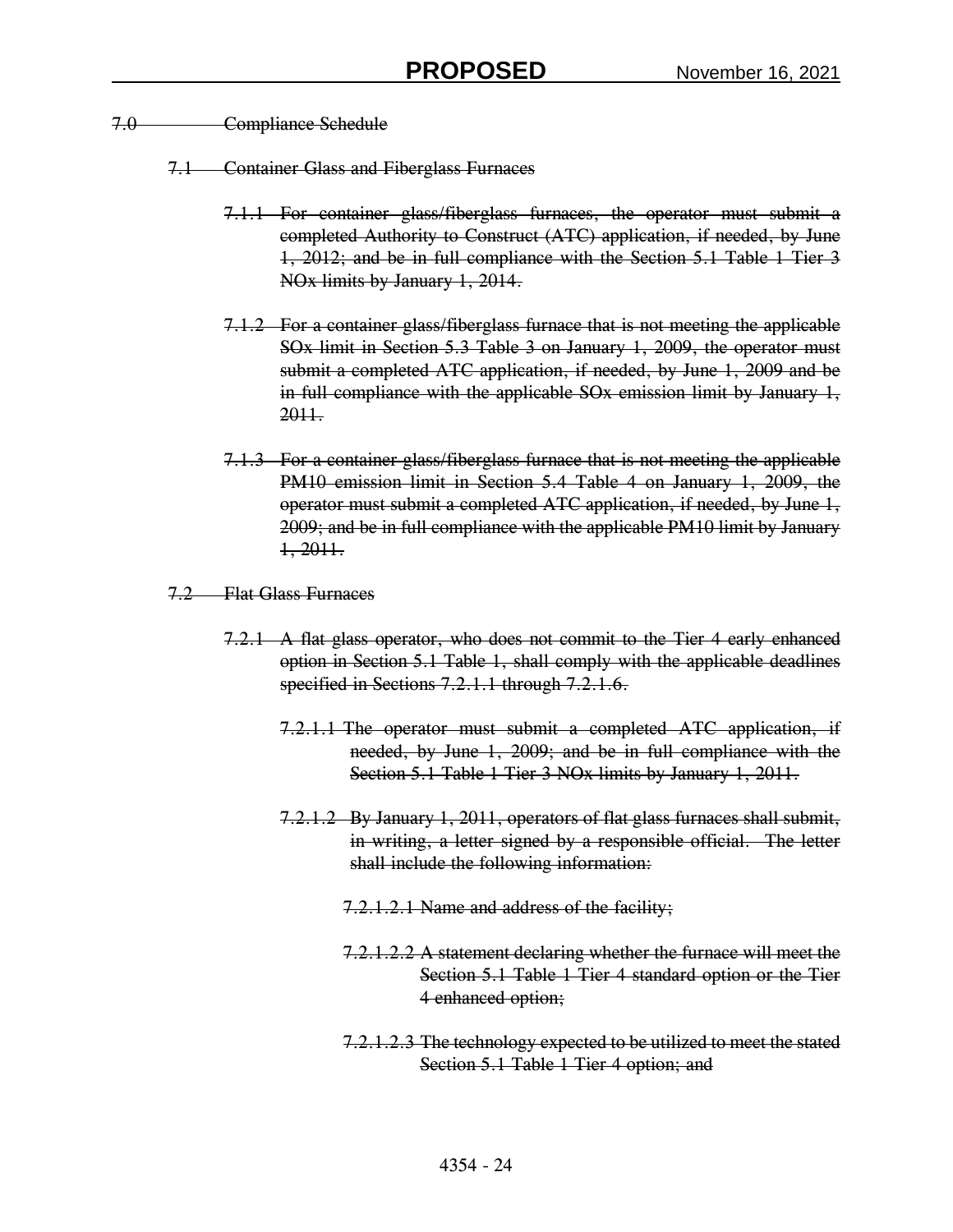- 7.2.1.2.4 Signature of responsible official with the person's printed name and title.
- 7.2.1.3 Operators utilizing the Section 5.1 Table 1 Tier 4 standard option shall submit a completed ATC application, if needed, by June 1, 2012; and be in full compliance with the Section 5.1 Table 1 Tier 4 standard option NOx limits by January 1, 2014.
- 7.2.1.4 Operators utilizing the Section 5.1 Table 1 Tier 4 enhanced option shall submit a completed ATC application, if needed, by June 1, 2016; and be in full compliance with the Section 5.1 Table 1 Tier 4 enhanced option NOx limits by January 1, 2018.
- 7.2.1.5 For a furnace that is not meeting the applicable SOx emission limit in Section 5.3 Table 3 on January 1, 2009, the operator must submit a completed ATC application, if needed, by June 1, 2009 and be in full compliance with the applicable SOx emission limit by January 1, 2011.
- 7.2.1.6 For a furnace that is not meeting the applicable PM10 emission limit in Section 5.4 Table 4 on January 1, 2009, the operator must submit a completed ATC application, if needed, by June 1, 2009; and be in full compliance with the applicable PM10 limit by January 1, 2011.
- 7.2.2 A flat glass operator, who commits to the Tier 4 early enhanced option in Section 5.1 Table 1, shall comply with the applicable emission limits by the compliance deadlines specified in Sections 7.2.2.1 through 7.2.2.3.
	- 7.2.2.1 By November 1, 2010, operators of flat glass furnaces shall submit, in writing, a letter signed by a responsible official. The letter shall include the following information:
		- 7.2.2.1.1 Name and address of the facility;
		- 7.2.2.1.2 A statement declaring the furnace will meet the Tier 4 early enhanced option, Section 5.1 Table 1 Tier 4 NOx limit; Section 5.3 Table 3 SOx limit; and Section 5.4 Table 4 PM10 limit by January 1, 2014 or by the next furnace rebuild schedule, whichever is earlier;
		- 7.2.2.1.3 The technologies expected to be utilized to meet the stated Early Enhanced Option, Section 5.1 Table 1,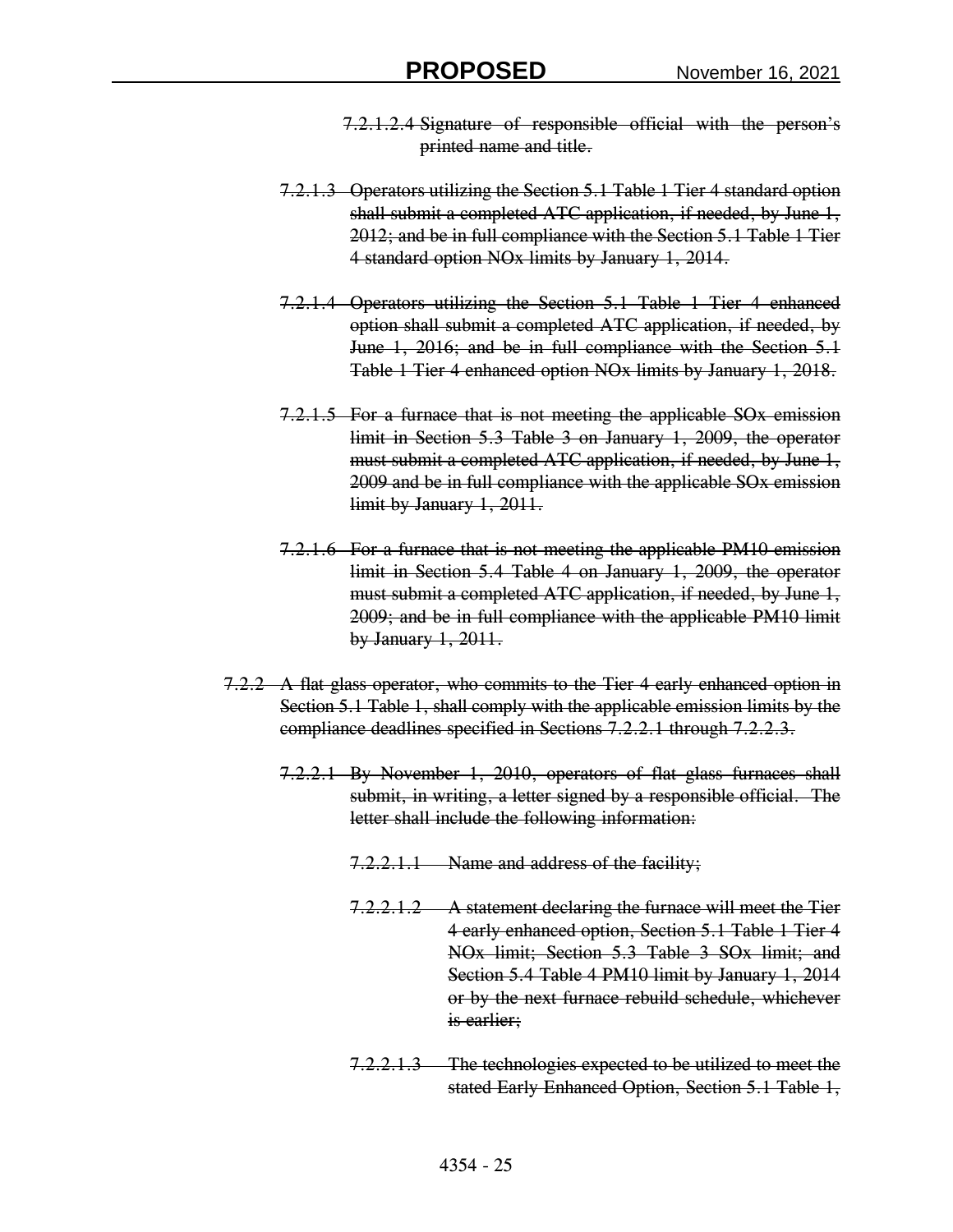Tier 4 NOx limit; Section 5.3 Table 3 SOx limit; and Section 5.4 Table 4 PM10 limit; and

- 7.2.2.1.4 Signature of responsible official with the person's printed name and title.
- 7.2.2.2 By June 1, 2012, the operator shall submit a completed ATC application, if needed, for any furnace modifications to comply with the applicable NO<sub>x</sub>, SO<sub>x</sub> and PM10 emission limits.
- 7.2.2.3 Full compliance with the Section 5.1 Table 1 Tier 4 early enhanced option NOx limits; Section 5.3 Table 3 SOx limit; and Section 5.4 Table 4 PM10 limit by January 1, 2014 or by the next furnace rebuild, whichever is earlier.

# 8.0 Calculations

8.1 The pollutant mass emission rate in lb/hr shall be converted to lb pollutant/ton of glass pulled according to the following equation:

*Pull rate in tons hr lb hr emitted lb emitted ton of glass pulled* / / / <sup>=</sup>

8.2 100% air-fuel fired furnaces which have concentration limits in ppmv values shall be subject to the CO and VOC emission limits specified in Section 5.2. These limits are referenced at dry stack gas conditions and 8.0 percent by volume of stack oxygen. The CO and VOC emission concentrations shall be corrected to 8.0 percent oxygen by using the equation below, or an equivalent correction method that is approved, in writing, by each of the following: APCO, ARB, and EPA.

> x (ppmv CO )  $20.9\% - (\% O_2)$ 12.9% (ppmvCO)<sub>corrected</sub> =  $\frac{125}{20.00}$  x (ppmvCO)<sub>measured</sub> corrected  $\overline{\phantom{a}}$  20.9%  $-$  (% O<sub>2</sub>) measured

$$
\text{(ppmv VOC)}_{\text{corrected}} = \frac{12.9\%}{20.9\% - (\% \text{O2})_{\text{measured}}} \, x \, \text{(ppmv VOC)}_{\text{measured}}
$$

8.3 The operator of a oxy-fuel fired furnace, oxygen-assisted combustion furnace, or a furnace utilizing any fuel oxidants other than 100% ambient air, shall submit to the APCO, ARB, and EPA for approval any methodologies and data that will be used to calculate emission rates for NOx, CO, and VOC if the methods are different than specified in Sections 8.1 or 8.2. Unless the operator received prior written approval from APCO, ARB, and EPA of all the calculation methods to be used that are different than specified in Sections 8.1 or 8.2, compliance with the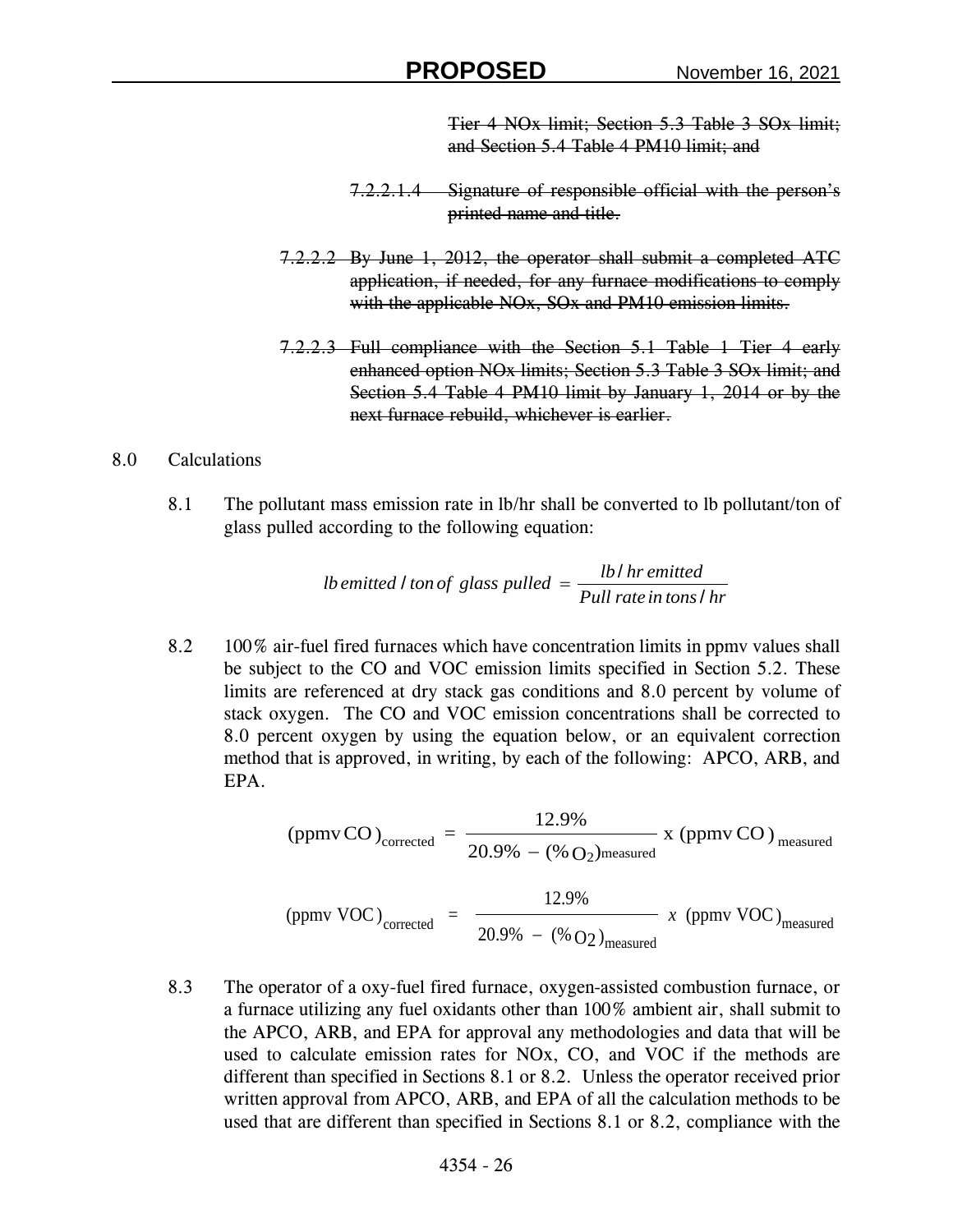emissions limits cannot be fully demonstrated, and it shall be deemed to be a violation of the rule.

- 9.0 Furnace Battery or Multiple Furnaces Control
	- 9.1 As an alternative to complying with the emission limits specified in Section 5.1 through 5.4 for each individual furnace Tier 2 NO<sub>x</sub> emission limits, the operator of a furnace battery or multiple furnaces shall operate the furnace battery or multiple furnaces pursuant to Sections 9.2 through 9.46.2. Any violation of the requirements below shall be considered a violation of this rule, and a violation of the aggregated emission limits shall constitute a violation for each furnace for the entire averaging time.
	- 9.2 Any operator who elects to comply with Section 9.0 in lieu of complying with the requirements of Section 5.1 Tier 2 NOx emission limits shall be subject to a 10% environmental air quality benefit pursuant to 40 CFR 51 Subpart U. NOx emissions shall be at least 10% lower than the limits specified in Section 5.1 (NOx), Tier 2.
	- 9.3 The daily aggregate NOx emissions, as determined in accordance with Section 9.6, shall be no greater than those obtained by controlling each furnace to comply individually with the limits in Section 5.1 Tier 2.
	- 9.4 The operator shall conduct source testing of the furnace according to the requirements of Section 6.4.
	- 9.25 Determination of Compliance
		- 9.25.1 The operator shall calculate and record on a daily basis the aggregated emissions of furnaces which are subject to Section 9.32. Such records shall be kept for a period of five years. The operator shall notify the APCO of any violation of Section 9.43.3 within 24 hours. The notification shall include:
			- 9.25.1.1 name and location of the facility;
			- 9.25.1.2 identification of furnace(s) causing the exceedances;
			- 9.25.1.3 the cause and the expected duration of exceedances;
			- 9.25.1.4 calculation of actual NOx, CO and VOC emissions;
			- 9.25.1.5 corrective actions and schedules to complete the work.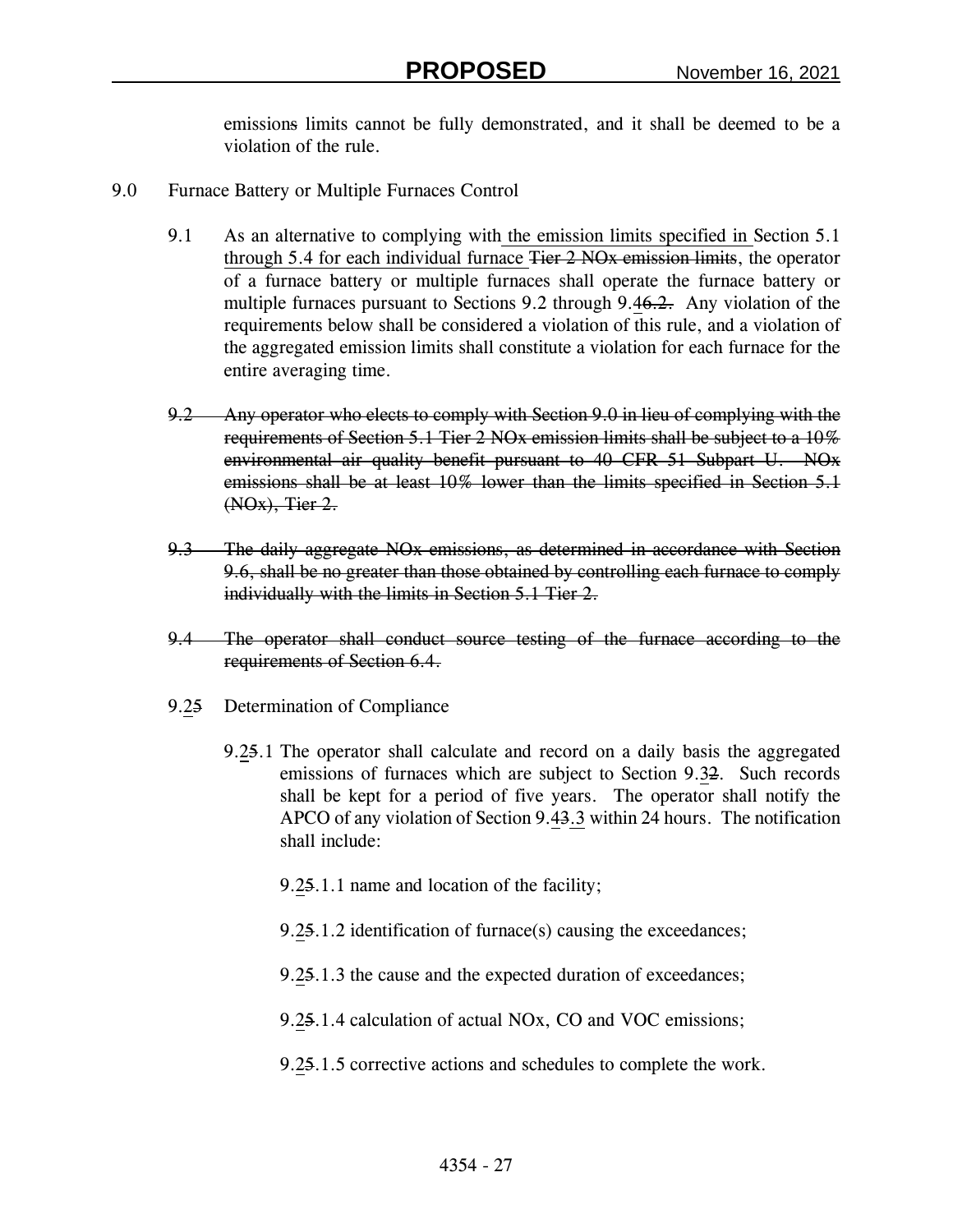- 9.25.2 The operator shall demonstrate compliance with the requirements of Section 9.3 through CEMS data or approved alternate emission monitoring methods, and source test results.
- 9.36 Determination of Aggregated Emissions
	- 9.36.1 The aggregated emissions for a given pollutant of a furnace battery are the emissions for the pollutant as measured at the common stack divided by the sum of the daily glass pulled from each furnace.
	- 9.36.2 The aggregated emissions of multiple furnaces for a given pollutant are the sum of each furnace's daily emissions for the pollutant divided by the sum of the daily glass pulled from each furnace.
- 9.47 Multiple Furnaces/Furnace Battery Requirements for Tier 3-NOx, CO, VOC, SOx and PM10 Control
	- 9.47.1 An operator of either furnace battery or multiple furnaces that elects to meet the emission limits for the furnaces through the requirements of this section shall be subject to a 10% air quality benefit in accordance with 40 CFR Part 51 Subpart U. The maximum emission rate shall be at least 10% lower than the applicable limit specified in Section 5.1 (Tier 3–NOx), Section 5.2 (CO and VOC), Section 5.3 (SOx), or Section 5.4 (PM10), for each pollutant subject to this option.
	- 9.47.2 The operator of a furnace battery or multiple furnaces choosing the alternate emission limit shall operate the furnace battery or multiple furnaces according to Sections 9.47.3 through 9.47.8.5. Only those pollutants with emissions that are averaged across multiple furnaces/furnace battery are subject to all subparts of Section 9.47. Pollutant emissions that are not averaged across multiple furnaces/furnace battery are subject to the applicable emission limits of Sections 5.1 through 5.4
	- 9.47.3 The daily aggregate emissions, as determined in accordance with Section 9.36, shall be no greater than those obtained by controlling each furnace to comply individually with applicable emission limits, less the 10% air quality benefit.
	- 9.47.4 The operator shall demonstrate compliance with Section 9.47.3 through source test results and monitoring by either CEMS or approved alternate emission monitoring methods.
	- 9.47.5 The operator shall conduct source testing of the furnaces according to the requirements of Section 6.34.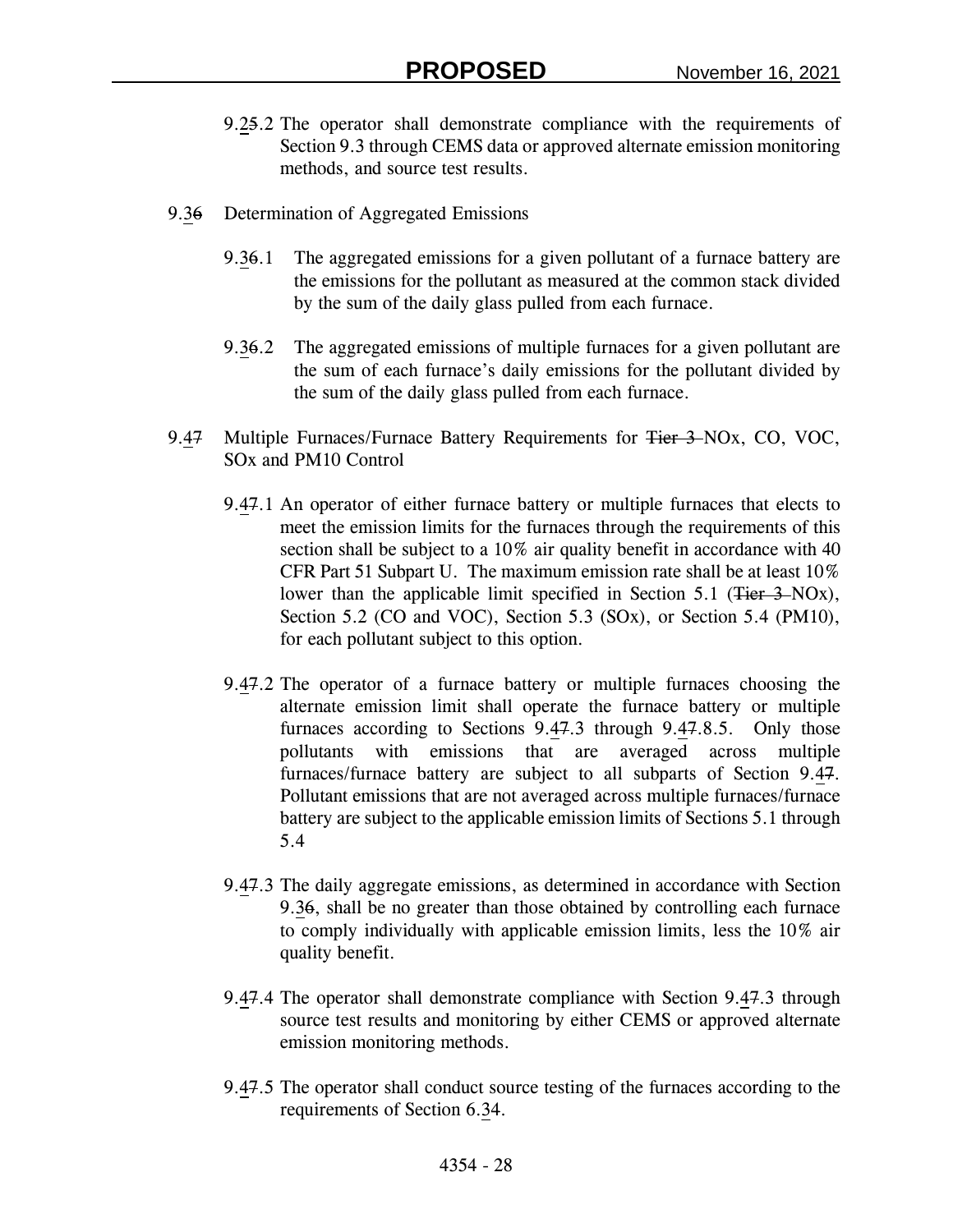- 9.47.6 Records shall be kept in accordance with the applicable provisions of Section 6.0.
- 9.47.7 Any violation of the aggregated emission limits shall constitute a violation of the rule for each furnace for the entire averaging period.
- 9.47.8 The operator shall notify the APCO of any violation of Section 9.47.3 within 24 hours. The notification shall include:
	- 9.47.8.1 Name and location of the facility;
	- 9.47.8.2 Identification of furnace(s) causing the violation;
	- 9.47.8.3 The cause and the expected duration of violation;
	- 9.47.8.4 Calculation of actual NOx, CO, VOC, SOx, and PM10 emissions during the violation;
	- 9.47.8.5 Corrective actions and schedules to complete the work.